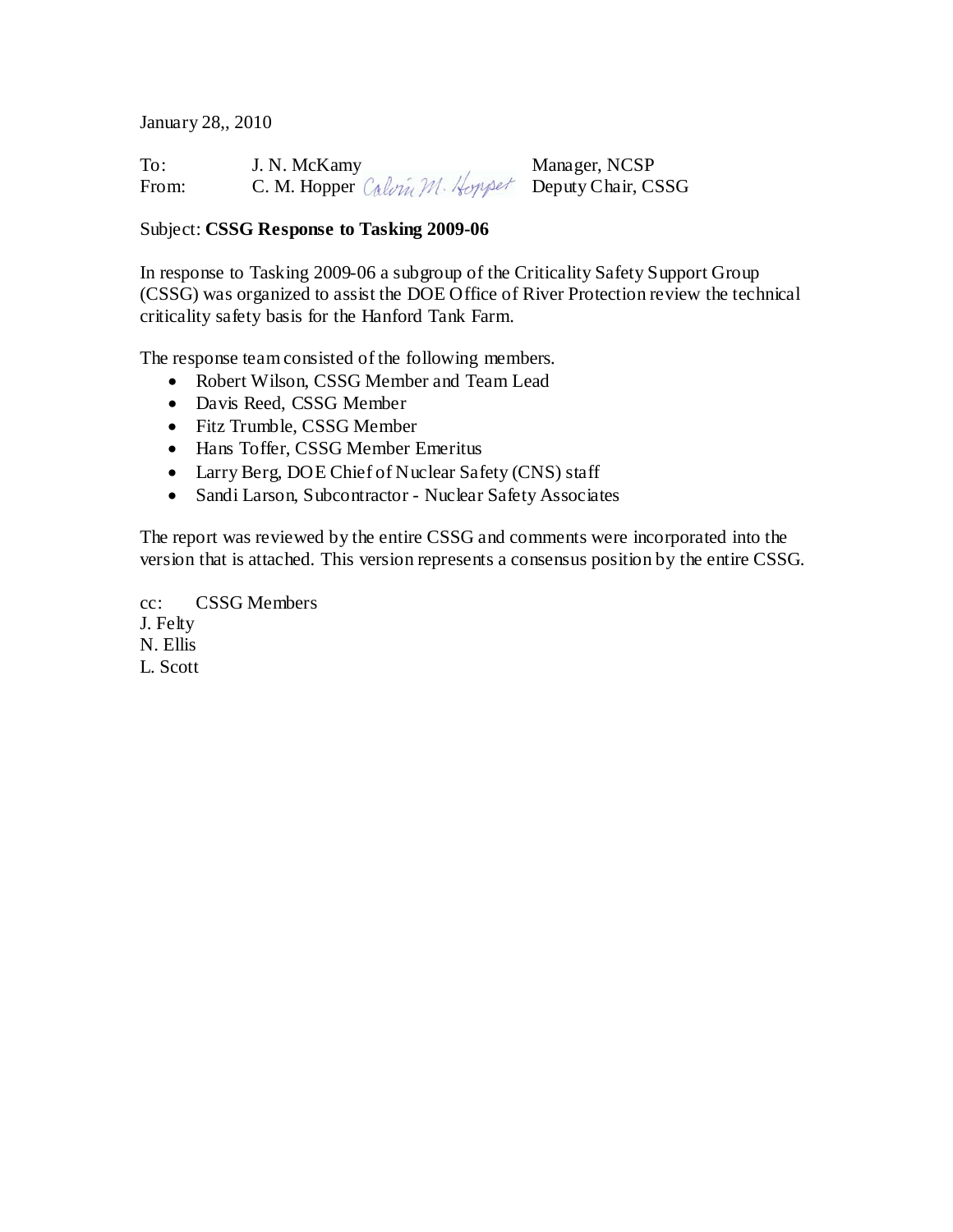# DOE CRITICALITY SAFETY SUPPORT GROUP

**Review of the Washington River Protection Solutions Tank Farm Operating Contractor Criticality Safety Technical Basis** 

December 7-11, 2009



**Team Lead:** 

Robert & Wilson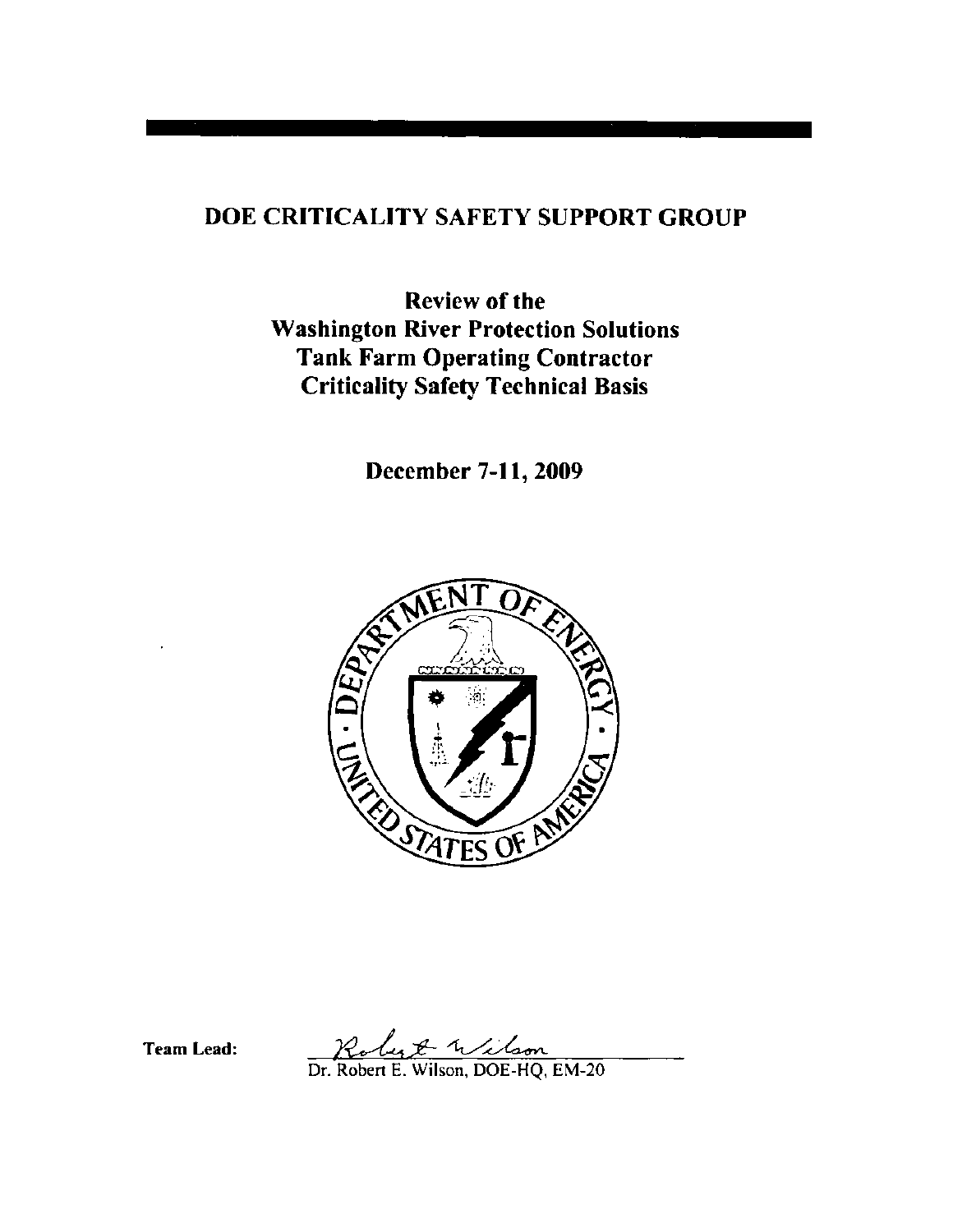## **EXECUTIVE SUMMARY**

A Criticality Safety Support Group (CSSG) review of the Washington River Protection Solutions (WRPS) Tank Operating contract criticality safety technical bases was performed in December 2009. The site visit was December 7-11. This review uncovered no underlying safety issues; however several areas for improvement were identified and are contained within this report. In addition, the Office of River Protection (ORP) requested a review of the results of recent Pulse Jet mixing studies and their implications on the criticality safety basis for the Waste Treatment Plant (WTP).

The test results will likely require changes to the WTP safely basis and should be reviewed by the Tank Farm contractor in revisions to criticality safety evaluations.

In general, the team is satisfied with the criticality safety approach taken at Washington River Protection Solutions (WRPS). However, the team's perception was that the program and the technical basis have been stagnant for at least the last decade. With the potential for ramping up the pace on tank transfer and retrieval, it would be prudent to bring the technical basis up to current standards and expectations. The current NCS strategy, while protecting criticality safety risks, has become somewhat disjointed between the various Criticality Safety Evaluation Reports (CSERs), Chapter 6 of the Documented Safety Analysis (DSA) and the Criticality Protection Specifications (CPS). These disconnects should be addressed to ensure that a clear and coherent criticality protection strategy can be expressed to the operations staff and supervision. Special care should be taken to ensure that results of any new sample data are carefully considered and evaluated against the existing assumptions and technical basis for criticality safety. Evaluation of new sample data applies to both the Tank Farm and WTP operations.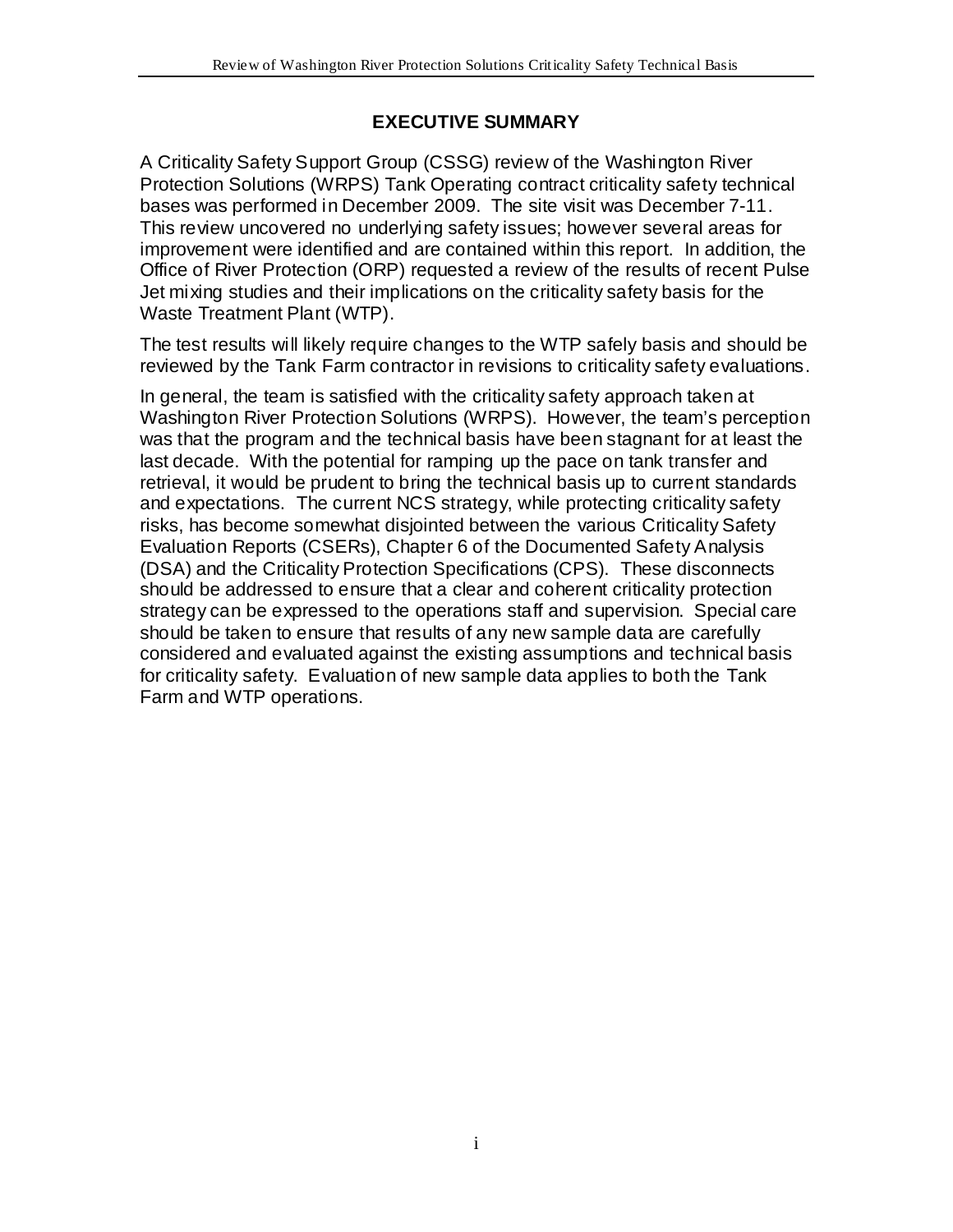# TABLE OF CONTENTS

| 1.0 | SCOPE. |  |  |  |  |  |
|-----|--------|--|--|--|--|--|
|     | 1.1    |  |  |  |  |  |
|     | 1.2    |  |  |  |  |  |
|     | 1.3    |  |  |  |  |  |
|     | 1.4    |  |  |  |  |  |
|     | 1.5    |  |  |  |  |  |
| 2.0 |        |  |  |  |  |  |
|     | 2.1    |  |  |  |  |  |
|     | 2.2    |  |  |  |  |  |
|     | 2.3    |  |  |  |  |  |
|     | 2.4    |  |  |  |  |  |
|     | 2.5    |  |  |  |  |  |
|     | 2.6    |  |  |  |  |  |
|     | 2.7    |  |  |  |  |  |
| 3.0 |        |  |  |  |  |  |
|     | 3.1    |  |  |  |  |  |
|     | 3.2    |  |  |  |  |  |
|     | 3.3    |  |  |  |  |  |
|     | 3.4    |  |  |  |  |  |
|     | 3.5    |  |  |  |  |  |
|     |        |  |  |  |  |  |
|     |        |  |  |  |  |  |
|     |        |  |  |  |  |  |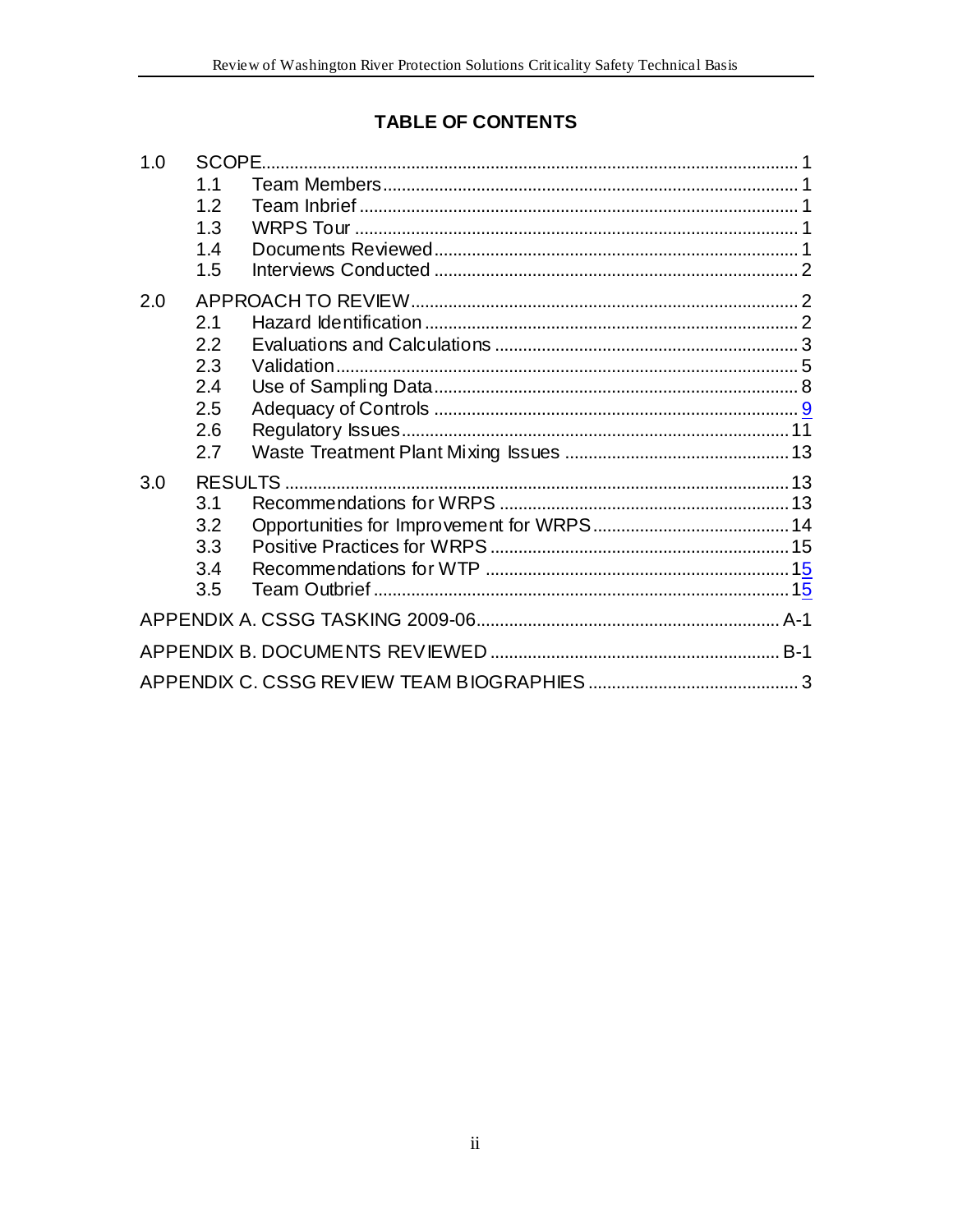## **LIST OF TERMS**

| AВ                          | <b>Authorization Basis</b>                                     |  |  |  |  |
|-----------------------------|----------------------------------------------------------------|--|--|--|--|
| <b>AOA</b>                  | Area of Applicability                                          |  |  |  |  |
| <b>ANSI/ANS</b>             | American National Standards Institute/American Nuclear Society |  |  |  |  |
| <b>BBI</b>                  | <b>Best Basis Inventory</b>                                    |  |  |  |  |
| <b>BNI</b>                  | Bechtel National Inc.                                          |  |  |  |  |
| <b>CNS</b>                  | <b>Chief of Nuclear Safety</b>                                 |  |  |  |  |
| <b>CSE</b>                  | <b>Criticality Safety Engineer</b>                             |  |  |  |  |
| <b>CSER</b>                 | <b>Criticality Safety Evaluation Report</b>                    |  |  |  |  |
| <b>CSP</b>                  | <b>Criticality Safety Program</b>                              |  |  |  |  |
| <b>CSR</b>                  | <b>Criticality Safety Representative</b>                       |  |  |  |  |
| <b>CSSG</b>                 | <b>Criticality Safety Support Group</b>                        |  |  |  |  |
| <b>CWM</b>                  | <b>Conservative Waste Model</b>                                |  |  |  |  |
| <b>DCRT</b>                 | Double-Contained Receiver Tank                                 |  |  |  |  |
| <b>DNFSB</b>                | Defense Nuclear Facilities Safety Board                        |  |  |  |  |
| <b>DOE</b>                  | U. S. Department of Energy                                     |  |  |  |  |
| <b>DST</b>                  | Double-Shell Tank                                              |  |  |  |  |
| <b>DQO</b>                  | Data Quality Objective                                         |  |  |  |  |
| <b>FFTF</b>                 | <b>Fast Flux Test Facility</b>                                 |  |  |  |  |
| <b>FGE</b>                  | <b>Fissile Gram Equivalent</b>                                 |  |  |  |  |
| <b>ICSBEP</b>               | International Criticality Safety Benchmark Evaluation Project  |  |  |  |  |
| <b>HAZOP</b>                | Hazard and Operability Analysis                                |  |  |  |  |
| $\mathsf{k}_{\mathsf{eff}}$ | <b>Effective Neutron Multiplication Factor</b>                 |  |  |  |  |
| $k_{\text{inf}}$            | Infinite Neutron Multiplication Factor                         |  |  |  |  |
| <b>MCNP</b>                 | Monte Carlo N-Particle                                         |  |  |  |  |
| <b>MONK</b>                 | A Criticality Safety Computer Code                             |  |  |  |  |
| <b>MOX</b>                  | Mixed Oxide                                                    |  |  |  |  |
| <b>NCS</b>                  | <b>Nuclear Criticality Safety</b>                              |  |  |  |  |
| <b>NCSP</b>                 | <b>Nuclear Criticality Safety Program</b>                      |  |  |  |  |
| <b>NRC</b>                  | <b>Nuclear Regulatory Commission</b>                           |  |  |  |  |
| <b>ORNL</b>                 | Oak Ridge National Laboratory                                  |  |  |  |  |
| <b>ORP</b>                  | Office of River Protection                                     |  |  |  |  |
| <b>PFP</b>                  | <b>Plutonium Finishing Plant</b>                               |  |  |  |  |
| <b>PRTR</b>                 | Plutonium Recycle Test Reactor                                 |  |  |  |  |
| <b>SST</b>                  | Single-Shell Tank                                              |  |  |  |  |
| <b>TOC</b>                  | <b>Tank Operating Contractor</b>                               |  |  |  |  |
| <b>TSR</b>                  | <b>Technical Safety Requirement</b>                            |  |  |  |  |
| <b>TWINS</b>                | Tank Waste Information System                                  |  |  |  |  |
| <b>URS</b>                  | <b>`URS Corporation</b>                                        |  |  |  |  |
| <b>USQD</b>                 | Unreviewed Safety Question Determination Evaluation            |  |  |  |  |
| <b>WRPS</b>                 | <b>Washington River Protection Solutions</b>                   |  |  |  |  |
| <b>WTP</b>                  | Waste Treatment and Immobilization Plant                       |  |  |  |  |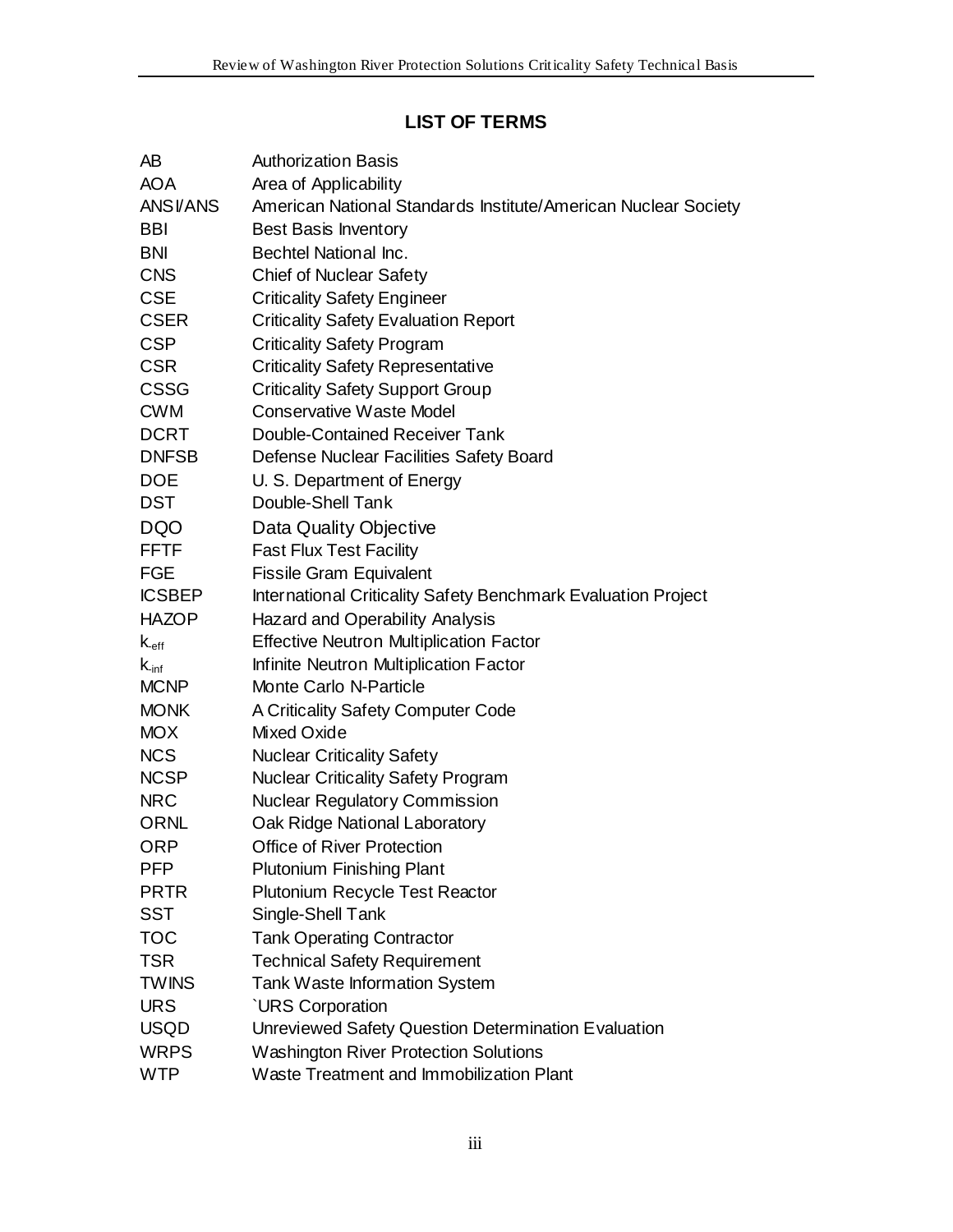## <span id="page-5-0"></span>**1.0 SCOPE**

The scope of this assistance visit was delineated in Criticality Safety Support Group (CSSG) Tasking 2009-06 issued by the Nuclear Criticality Safety Program manager and which has been included as Appendix A. The Office of River Protection (ORP) requested that the team also review the results of recent tests with models of Pulse Jet Mixers for the Waste Treatment Plant (WTP). It was agreed that this would be added to the scope of the review.

## <span id="page-5-1"></span>**1.1 Team Members**

- Robert Wilson, CSSG Member and Team Lead
- Davis Reed, CSSG Member
- Fitz Trumble, CSSG Member
- Hans Toffer, CSSG Member Emeritus
- Larry Berg, DOE Chief of Nuclear Safety (CNS) staff
- Sandi Larson, Subcontractor Nuclear Safety Associates

Team member biographies are provided in Appendix C.

## <span id="page-5-2"></span>**1.2 Team Inbrief**

An inbrief was conducted on Monday, December  $7<sup>th</sup>$  for DOE and contractor staff to familiarize them with the purpose of the review, the composition of the team, and to provide information exchange on schedules, Point of Contacts, and expected review activities. In addition to the team, the entrance meeting was attended by:

- Jim Wicks, ORP Chief Engineer, Engineering & Nuclear Safety
- Vic Callahan, ORP Acting Nuclear Safety Division Director
- Jon Dowell, Assistant Manager, ORP Engineering & Nuclear Safety
- Herbert Berman, WRPS Chief Engineer
- Larry Eppler, WRPS Nuclear Safety Manager
- John Appel, WRPS Criticality Safety Representative (CSR)

## <span id="page-5-3"></span>**1.3 WRPS Tour**

A facility tour of the WRPS tank farms was not conducted; however a review of M-3 scale mixing facility was performed on December 9, 2009. This facility, which provides test data on the proposed WTP Pulse Jet Mixers, is located at the offsite Mid Columbia Engineering (MCE) facility. Don Alexander provided the tour following a briefing conducted by Mr. Alexander and Langdon Holton, both with the ORP organization.

## <span id="page-5-4"></span>**1.4 Documents Reviewed**

Appendix B provides a list of those documents which were evaluated as part of the review.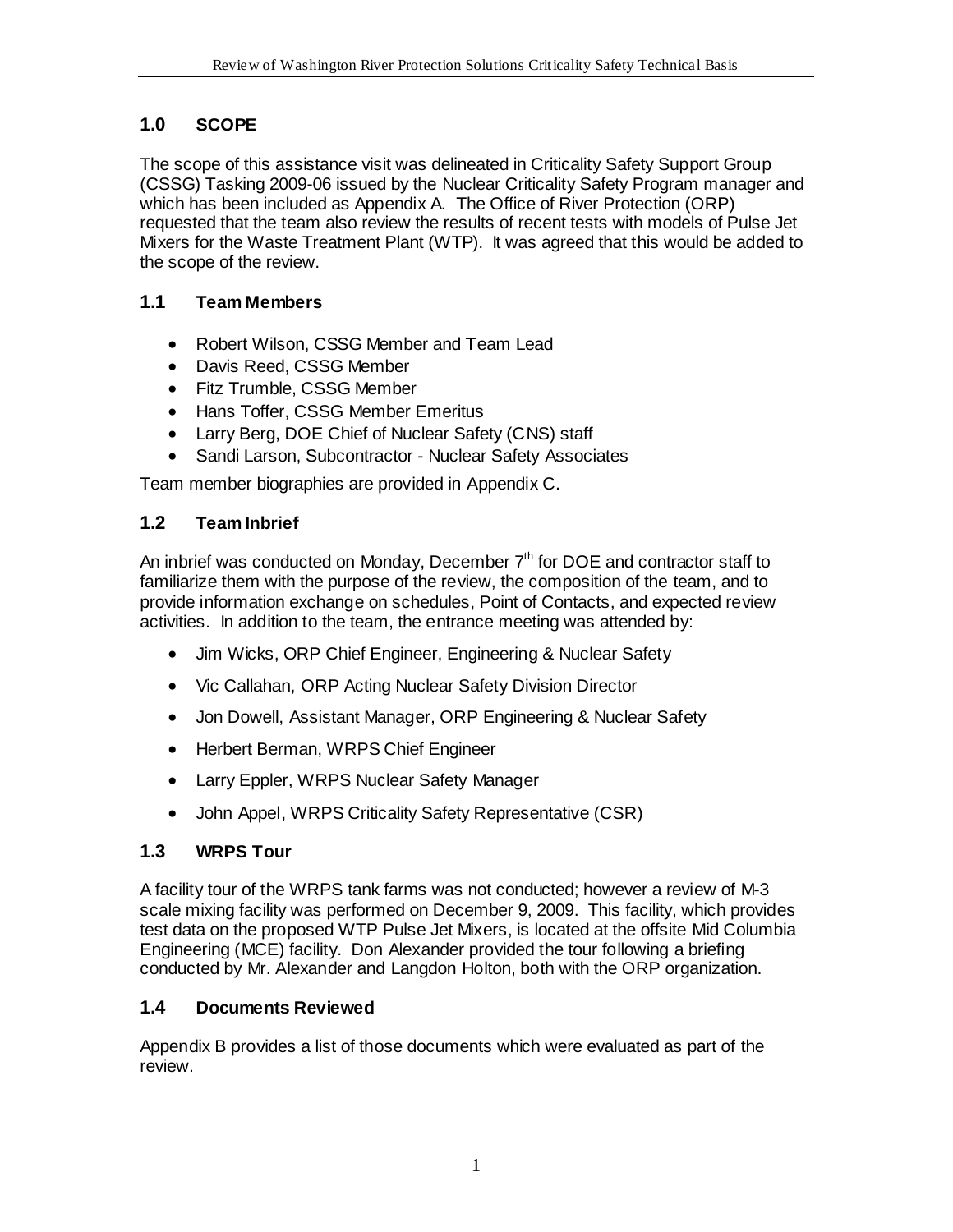## <span id="page-6-0"></span>**1.5 Interviews Conducted**

As part of the review, interviews and conversations were held with DOE, WRPS, Bechtel National Inc (BNI) and URS employees as well as DOE contract support staff. Those interviewed included:

- Scott Finfrock, Subcontractor Criticality Safety Engineer (CSE) for WRPS TOC
- Langdon Holton, ORP/PNNL
- Don Alexander, DOE-ORP
- John Appel, WRPS Criticality Safety Representative (CSR)
- Jacob Reynolds, Tank Waste Inventory and Characterization Manager
- Marshall Perks, URS, WTP Radiological and Fire Safety Manager
- Robert Miles, URS, WTP Criticality Safety Engineer
- David Losey, URS, WTP Criticality Safety Engineer
- Steve Woolfolk, BNI Radiological Safety Lead

## <span id="page-6-1"></span>**2.0 APPROACH TO REVIEW**

The team received and reviewed key documents prior to the visit to expedite the review. The review was divided into the following six topic areas of interest with two members assigned to each topic.

## <span id="page-6-2"></span>**2.1 Hazard Identification**

The current criticality safety evaluation report (CSER) for tank farm operations (RPP-7475 Rev. 4) utilizes, by reference, several prior criticality safety documents dating back to the early 1990s. Most of these prior documents focus on 1990s-era operations, such as static storage of waste, limited additions of new waste, and limited tank-to-tank processing (primarily, removal of extremely-low-Pu content supernatant from the tanks). RPP-7475 Rev. 4 does provide additional criticality safety evaluation content to address the recently expanded scope of tank farm operations.

The primary category of new tank farm operations is the retrieval of Pu-bearing sludge by various means. Retrieved sludge from source tanks is consolidated with sludge inventories in other tanks. The sludge retrieval activities support deinventory of certain single-shell tanks (SSTs) and staging of Pu-bearing sludge for future transfers to the Waste Treatment Plant (WTP).

One of the primary references of RPP-7475, WHC-SD-WM-TI-725, documents a

multidisciplinary review by a team of technical personnel. This 1996 review

(referred to here as the "Bratzel report") included participants knowledgeable

in all technical areas relevant to criticality safety considerations for the tank farms.

The Bratzel report documented an exemplary study of then-current operations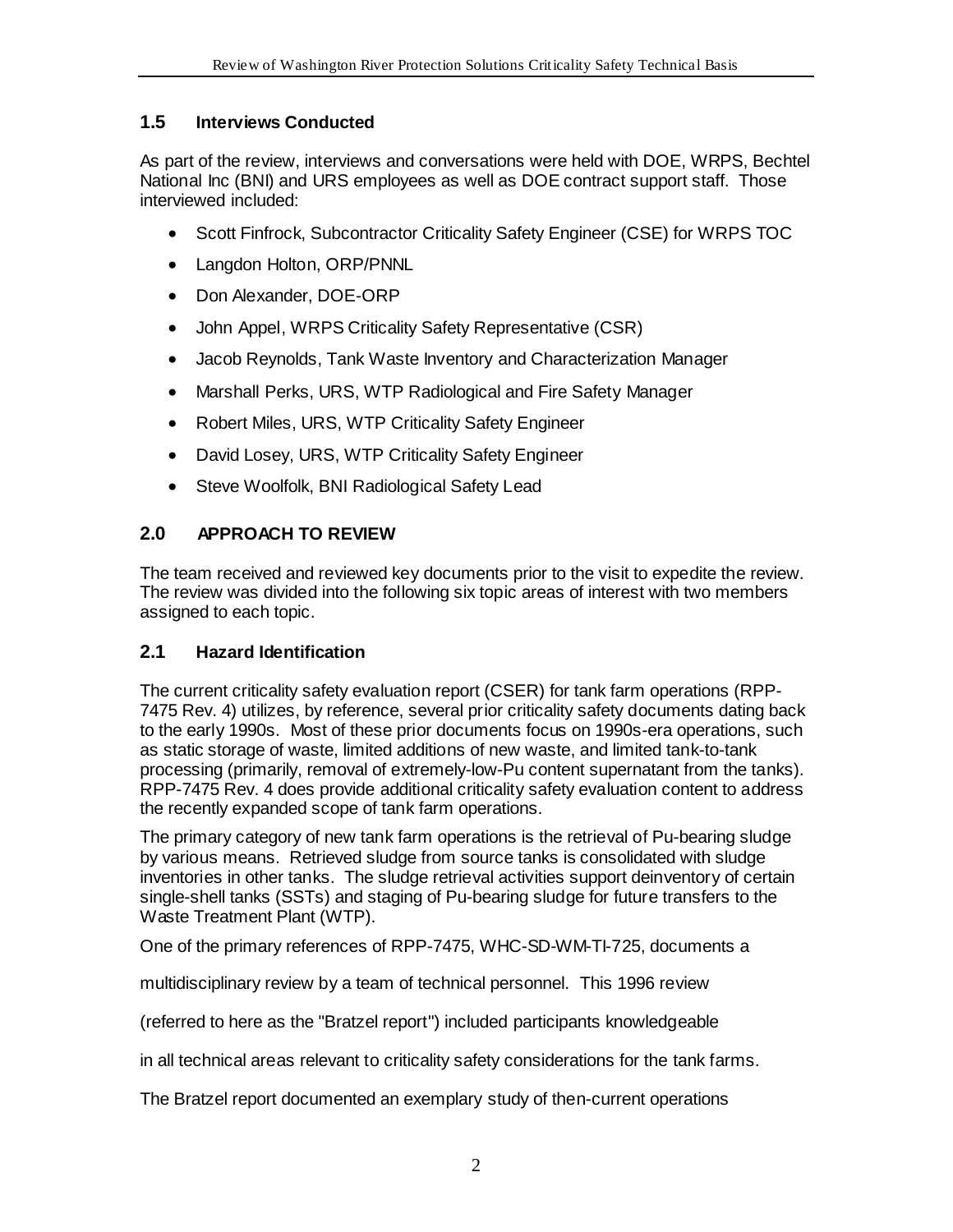and noted that certain contents of that report (e.g., analyses of chemical and

physical phenomena, particle transport mechanics) might be useful for later

evaluations of expanded tank farm operations. However, the Bratzel report did

not directly evaluate then-future (now current) operations, particularly sludge

retrieval and consolidation. The Bratzel report appropriately stated that the conclusions of criticality incredibility are limited to tank conditions as they existed at the time

#### of the report.

While the review team found no specific fault with the RPP-7475 Rev. 4 assessment of expanded tank farm operations, the review team could not determine that a multidisciplinary hazards evaluation process had been applied to support the expansion of tank farm operations. Use of a multidisciplinary team evaluation approach is considered beneficial, since tank farm hazards evaluation requires technical considerations and judgments that are typically outside the area of expertise possessed by criticality safety specialists (e.g., areas such as multi-phase fluid hydraulics, particle mechanics, and nuclear chemistry).

As an opportunity for improvement, the team suggests that a multidisciplinary review effort be utilized to assess criticality issues that may be associated with recently instituted tank farm operations. This review should focus on the retrieval and consolidation of Pu-bearing sludge, and should include consideration of

- tank sampling data obtained since 1996, including the tank SY-102 sample results documented in CH2M-0400872 and associated implications (for a PuO<sub>2</sub>) particulate inventory that may not be bonded with neutron absorbers),
- potentially relevant new data regarding waste particle mechanics being developed by the M-3 testing program, and
- the applicability of Bratzel report technical content to any current operations that were not specifically evaluated by the 1996 review.

As an additional suggested opportunity for improvement, RPP-7475 should be updated to address natural phenomena hazards and other requirements from Order 420.1b.

Operations allowed by RPP-7475 were reviewed against the current Tank Farms DSA (RPP-13033, Rev 4, Chapter 2). There was good consistency between the two documents with RPP-7475 evaluating several mechanical retrieval processes that were not discussed directly in the DSA [fluidic eductor retrieval and mobile retrieval systems (MRS)] although waste transfer in general was discussed. There did not appear to be any activities listed in the DSA that were not evaluated in the RPP-7475 document.

#### <span id="page-7-0"></span>**2.2 Evaluations and Calculations**

The 177 Hanford waste tanks contain fission products, chemical residues from reprocessing and approximately 2,000 kg of fissile materials. The fissile materials are dispersed among the 177 waste tanks. Chemical means are employed to settle and maintain fissile material in sludge. Particulates formed with absorber and fissile material such as Pu and its equivalents are expected to form during the neutralization of waste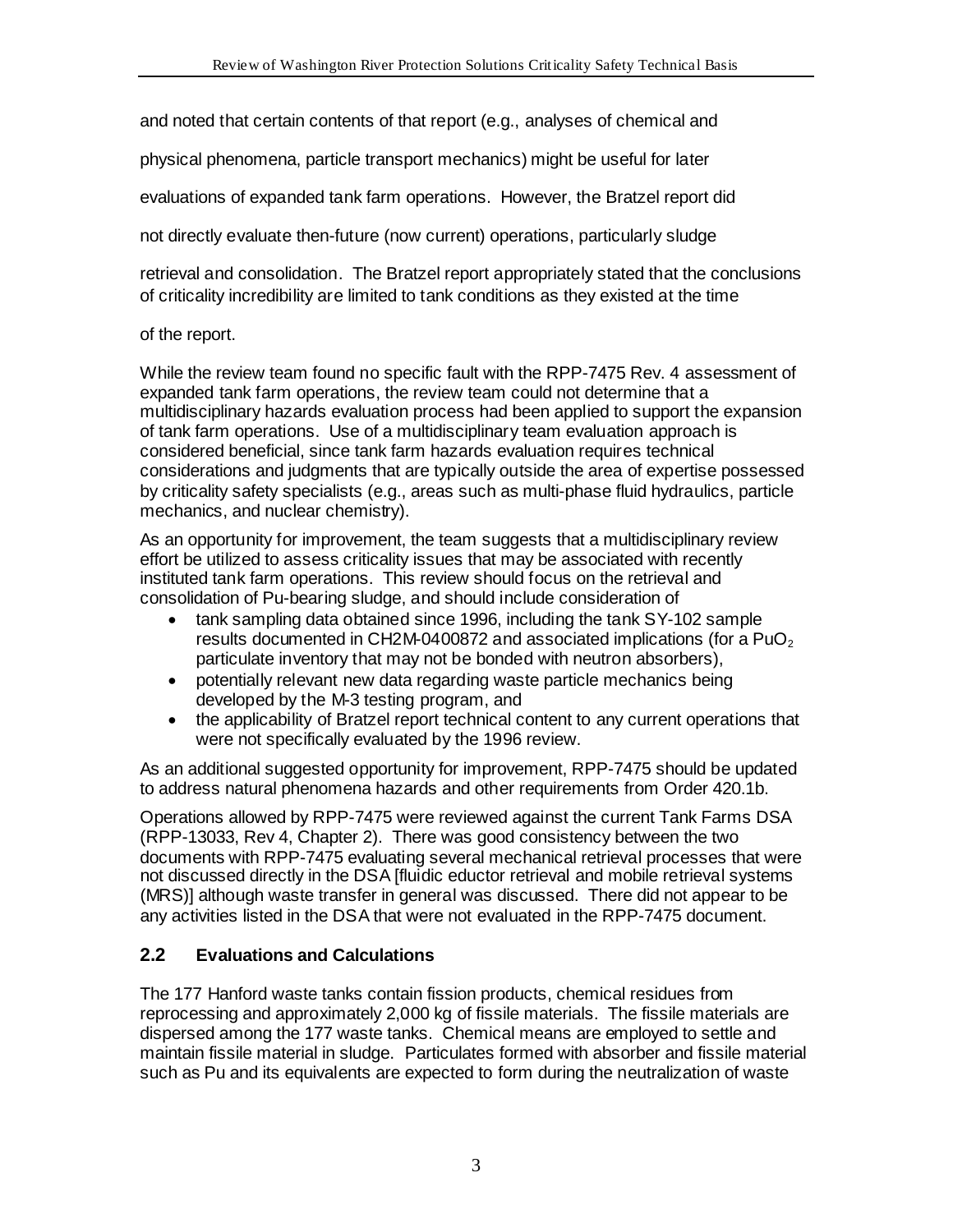prior to being received in the tank farms. Models were developed evaluating subcriticality of the materials in the tanks.

The representative waste model (RWM) was a method for predicting what waste compositions to expect in the Hanford waste tanks. This model was conceived by Roger Carter and is described in WHC-SD-SQA-20356, CSER 79-007, and WHC-SD-SQA-CSA-20109. The RWM served as a precedent for Charles Roger's conservative waste model (CWM) (WHC-SD-SQA-20356). The CWM is a simplified theoretical model of tank waste with emphasis on arriving at conservative criticality parameters. Its intended use was to be considered as the technical basis for controls and limits essential to safe operation of the waste storage tanks. Carter had four sample data points for checking and adjusting his RWM. In 1992, when Rogers formulated the CWM, he had 28 tank samples to work with. Two of the samples were later discarded. The basic assumption of the CWM is that it provides for controls and limits for normal operation and can also be considered for bounding analysis. The composition of the CWM favors low absorption elements. Controlled criticality parameters are mass and concentration. Values of these parameters corresponding to a k-eff or k-inf value of 0.95 with a 95% confidence level are calculated.

As more and more tank samples became available it was determined that significant amounts of applicable neutron absorbers were present in the waste, such as Fe, Mn, B, Cd, each, or in combination, and able to provide adequate sub-criticality.

Simple rules were established for absorber to Pu ratios and when and how to use them. Pu or Pu equivalent includes all the Pu isotopes, U233 and any U235 with an enrichment greater than natural uranium. When any one of the mass ratios is exceeded, subcriticality is assured for all concentrations of Pu. Examples are the mass ratios Fe/Pu-239>160, Fe/U-235>77, and Mn/Pu>32, and the atom ratio H/Pu >3600. The ratios represent a most effective way to demonstrate sub-criticality. All 27 tank samples met the sub-critical limits. Multiple sub-critical ratios could be established for one tank or sample. There are restrictions on the use of CWM and where to use it. For hazard analysis, sub-critical limits need to be adjusted to be commensurate with the hazard analyzed. With larger numbers of samples, more opportunities exist to calibrate models with actual data. Macroscopic cross-sections can be calculated to ensure that the CWM is bounding for the new sample data.

When the Tank Farm is in a static state, controlled limited activities are allowed according to the controls and limits established by earlier analysis. Carter and Rogers have demonstrated that criticality is incredible under existing conditions.

Extensive calculations by Carter and by Rogers provided the technical basis to support this claim. Waste tanks maintained alkaline chemistry, pH11, and fissile material concentration was and is controlled by chemistry. It would take a massive amount of water or acid to put the Pu in solution and then concentrate the fissile material. Based on detailed analysis involving present tank contents, controls on fissile materials, and various models involving computer analysis and hand calculations, sufficient margins controlling sub-criticality were demonstrated for normal conditions and upset scenarios.

Through an arduous process, constructive controls can be extracted and condensed to a multitude of absorber to Pu ratios. One useful control measure for the conservative waste model CWM is a maximum allowed sub-critical concentration of 2.6 g/L Pu equivalent in sludges. The CWM is a model of tank waste based on seven common waste components with low neutron absorption cross sections. The total of these seven element absorption cross sections established a lower limit of 0.01096  $cm^{-1}$ . The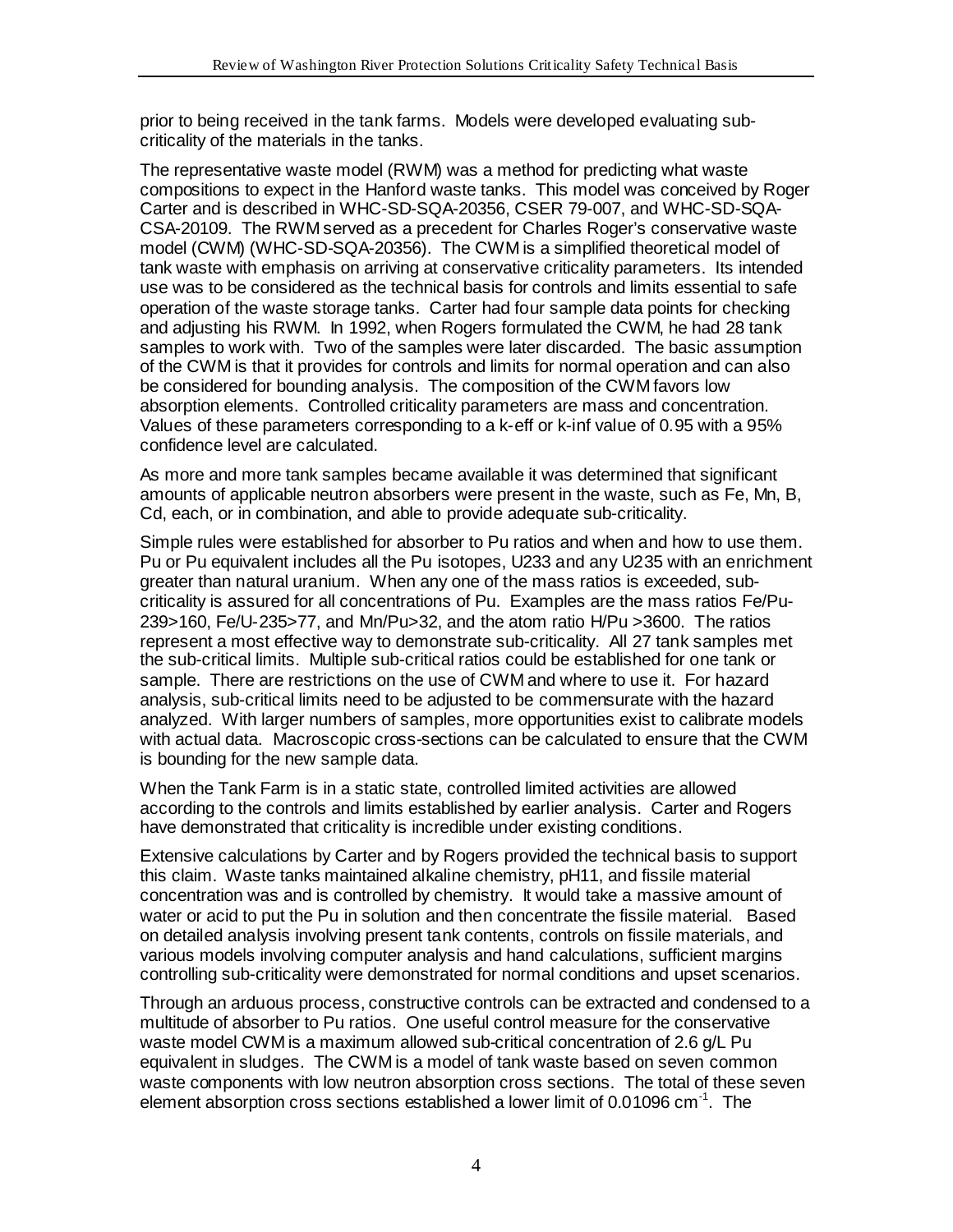macroscopic absorption cross sections are relied upon as a basis for maintaining a threshold of sub-criticality and thereby establishing the critical Pu equivalent concentration 2.6 g/L (HNF-11467, Rev 0). With the subsequent availability of extensive tank waste sampling, concentrations of strong neutron absorbers became better defined. Individual absorption cross sections could possibly be used to relax conservatisms imposed by the CWM. .Typical concentration of Pu equivalent fissile material seen in available tank samples are less than 0.1 g/L Pu equivalent.

There is a plethora of ratios to select from to show sub-criticality. In sections of the reports, more clarification is needed using examples and illustrations. It is remarkable that the CWM survived since 1992. Greater availability of high-speed computers enables desk-top calculations of potentially heterogeneous configurations in waste tanks. The team encourages periodic verification that the CWM remains conservative for such activities as tank transfers. This would involve macroscopic absorption calculations, absorber to Pu equivalent determinations and may involve readjustment of the CWM for any suspected inhomogeneities. Isotopic ratios may be impacted by resonance overlap or resonance interference of the different isotopes in tank waste. Rather than evaluate a multitude of ratios, a direct calculation may be more expeditious. The Monte Carlo code MONK6A was verified and validated for limited Tank Farm application. MONK was subsequently replaced by the domestic Monte Carlo codes MCNP and KENO using ENDFB cross-sections. Validation referenced for Tank Farm application was incomplete and not consistent with ANS Standards (ANS 8.1 or ANS 8.17) as discussed in Section [2.3.](#page-10-0)

Infinite systems at various moderating ratios were considered in HNF-11467. Comparison calculations were performed for Al, C, Zr, Bi, Ni, Si, N, Cr, Ca, and Fe. For Ca, MONK6B results were higher than for the other elements. For other cases, KENO showed higher values by approximately 0.02 in  $k_{\text{inf}}$ . An explanation for the difference was ascribed to the use of British cross-sections vs ENDFB/5 and ENDFB/6. A resolution of this difference was delayed to the future and has yet to be dispositioned. In all situations the  $k_{inf}$  values were low and impact on tank reactivity would be minimal.

The development of the CWM and expanding the concept to neutron absorber ratios is a noteworthy accomplishment. On the other hand, using and understanding all the nuances of the expanded CWM concept is challenging. It is recommended that the streamlining of the CWM process be undertaken. Use of direct geometry and composition could prove useful, effective, less error prone, and provide identification of undue conservatism. Also, the uncertainty analysis in WHC-SD-SQA-20356 needs to be checked against the treatment required in Section 5 of ANS 8.17.

The levels of safety associated with tank operation controlled by the CWM and element ratios are illustrated in Figure 1-1 from RPP-41227. The drawing and other drawings in the report are positive features of this document and aid with the understanding of the subject matter. It helps to put the range of safety features in proper perspective.

Upon completion of the validation of the codes for mixed oxides systems (see section 2.3), a review of the role of Pu/U ratios and the definition of Pu equivalence should be undertaken to establish an improved level of the safety margin definition and perhaps conservatism.

The review in this section of the report focused on the information in RPF 7475, HNF 11467, WHC-WM-TI-725, WHC-50-SQA-CSA-507, and WHC-SD-SQA-20356.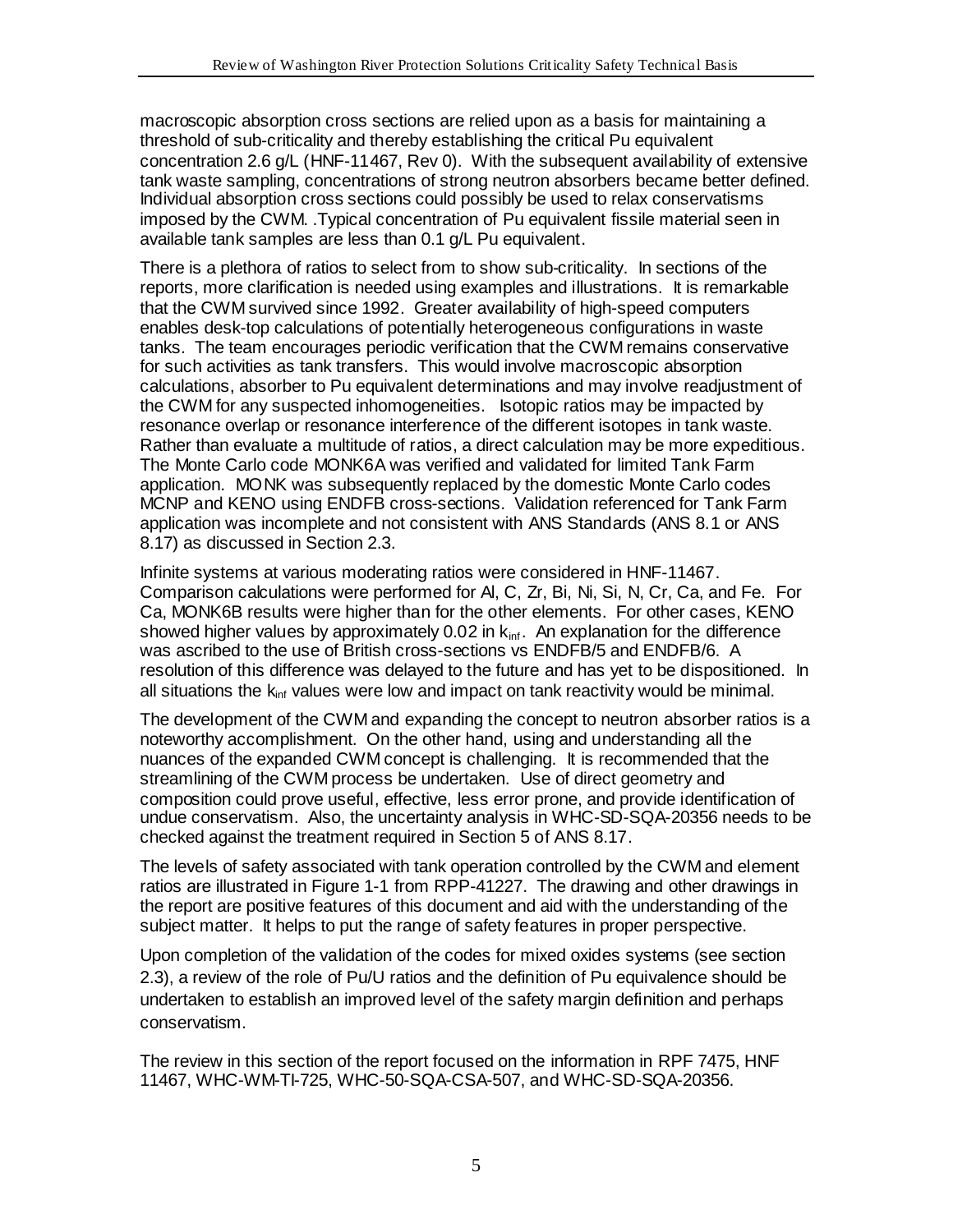## <span id="page-10-0"></span>**2.3 Validation**

The current validation basis for the tank farm calculations is contained in WHC-SD-SQA-CSWD-20015 (originally issued for MONK 6a in 1991, reissued for MONK 6b in 1994). Evaluated cases were comprised of 70 Pu metal, solution and oxide experiments. These experiments did not contain credited absorbers (other than a few cases with Cd) or potential reflection conditions associated with the tank farm conditions. This validation supported two separate calculations using Monk, the first being calculations of the minimum absorber ratios to equivalent Pu for a number of absorbing metals, the second being a maximum subcritical equivalent Pu concentration provided a minimum absorption ratio exists in the waste (defined and documented in the Conservative Waste Model (CWM).

A review of the validation document (WHC-SD-SQA-CSWD-20019) by the team noted that there are no experiments in the validation suite that contained both U and Pu, and that some of the absorbers credited had little experimental data. There are some mixed oxides (MOX) experiments now available within the International Criticality Safety Benchmark Evaluation Project (ICSBEP) handbook that may be germane to the conditions being modeled. These should be looked at for applicability and evaluated as potential contributors to code bias and uncertainty. Experimental results outside the ICSBEP Handbook could also prove useful; such as data from the Plutonium Recycle Test Reactor (PRTR), Fast Flux Test Facility (FFTF), and the Hanford Single Pass Reactors.

In 1994 the Plutonium Finishing Plant (PFP) reviewed the existing validation and noted some potential deficiencies. The validation was revisited to determine the effects of adding interstitial iron and concrete reflection. This was addressed with MCNP, since Monk was no longer available, and documented in WHC-SD-SQA-CSWD-20019 Rev 0A of the validation document in 1994. The conclusion of the evaluation was that the bias was not negatively impacted by adding these additional experiments – however the technical reviewer comment on this document stated that the interstitial iron effect was significant. These interstitial iron experiments were not included in a later MCNP validation (HNF-26564). This omission is not discussed.

Requirements for validation are contained in TFC-PLN-49 and include ANSI/ANS-8.1- 1983R88 and ANSI/ANS-8.21-1995 with bias and uncertainty per desktop instruction and ANSI/ANS-8.17, 5.1 as applicable. Several shortcomings were identified in WHC-SD-SQA-CSWD-20019 and 20015 when compared against these requirements. The first of these is discussed above whereby the validation used is not evaluated against the specific experimental data available or used (not clear that the system was validated against experimental data for similar systems as required by ANSI/ANS-8.1). There was also not an area of applicability (AOA) defined for either the validation or the application to which it was applied. This is also required by ANSI/ANS-8.1.

The existing referenced validation also does not provide a justification for the value of the subcritical margin as required by ANSI/ANS-8.1.

WHC-SD-SQA 509, *MONK 6B Validation* from 1996 was reviewed as the validation report. In that report, only Pu solutions were analyzed, which lead to a bias being determined for MONK 6B of 0.015. The subcritical margin of 0.05 was chosen. This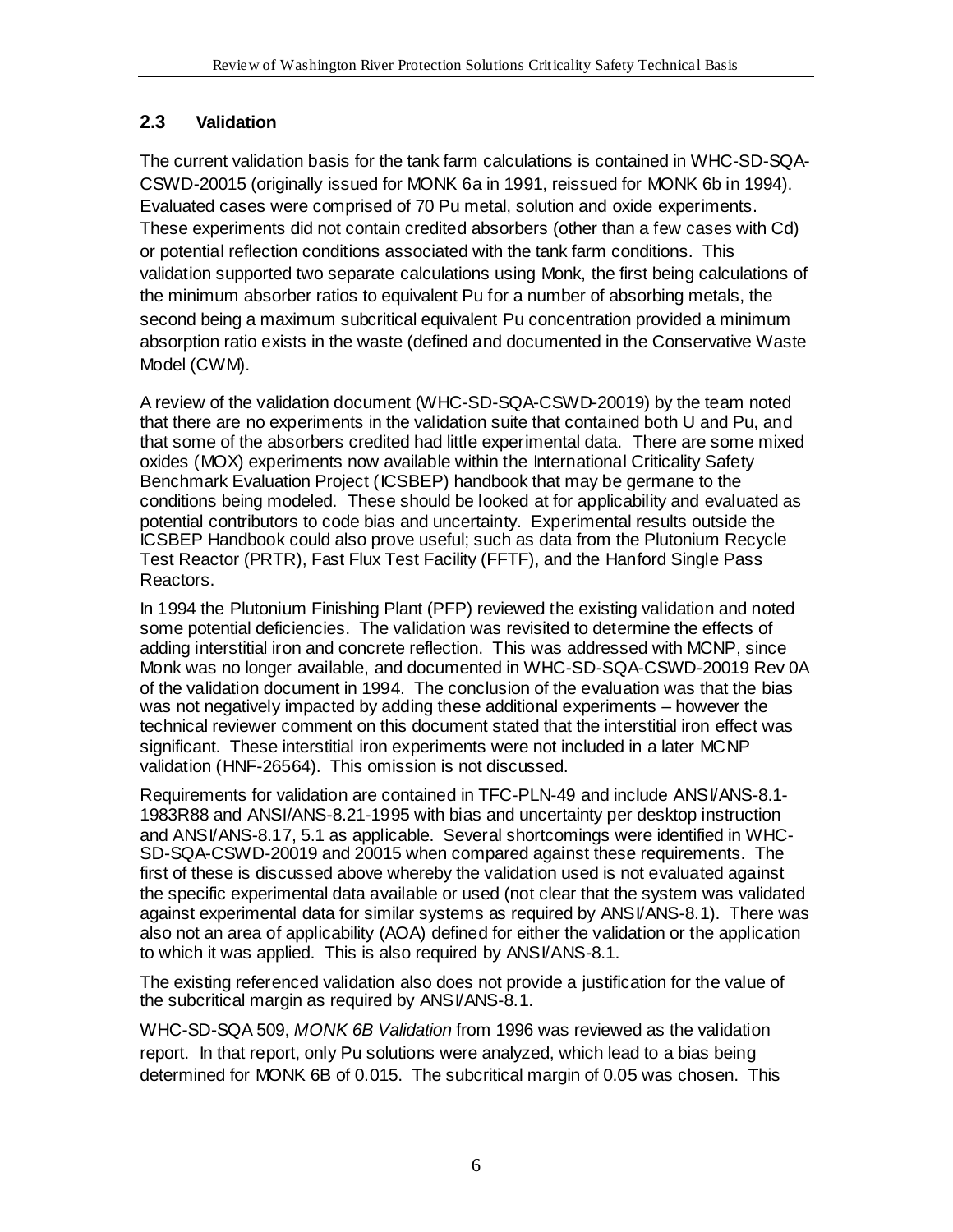report appeared to be a re-cap of the WHC-SD-SQA-CSWD-20015 report discussed below.

WHC-SD-SQA-CSWD-20015, *MONK 6A Pu Validation* from 1991 was also reviewed. In this document, again using the 70 Pu solution experiments, the following statements are made about the subcritical margin

"*Summary: This validation report evaluates the bias of MONK 6A code…for systems using Pu exclusively as the fissile material. A bias of 0.015 keff was derived, taking into account the uncertainty in both the criticality experiments and the MONK 6A calculations for the entire H/Fissile range. A subcriticality margin of 0.05 is then added to the bias to give a subcriticality limit on keff of 0.935 for future calculations of plutonium systems utilizing the MONK 6A program. This subcritical limit satisfies the criterion of Section 2 of WCH-CM-4-29 that the bias adjusted keff fall below 0.95 with a 95% confidence level."*

#### *"Section 3. Statistical Analysis*

*In addition to the code bias and statistical uncertainties, a 0.05 subcriticality margin is applied to establish a subcriticality limit on keff of 0.935 for a future calculation. The table describing the tolerance limit for all the data, Data Set One, in the statistical analysis letter, shows the 95% confidence level on 99.9% of the data is 0.9699. This indicates that the use of 0.05 safety margin in addition to the 95/95 tolerance limit results is a conservative limiting value for future keff calculations."*

#### *"Section 4 Conclusions*

*This validation study had determined that the code bias and statistical uncertainty of 0.015 for Pu only systems across the entire range of 0<H/Fissile<2790. A subcritical margin of 0.05 should be used in conjunction with this value. Taking both of these into account results in a limiting value of 0.935 for any future calculation. No obvious dependencies were found between keff and other parameters observed so the results may be applied to all analyses that fall with in the scope of the validation."*

The MONK6A User's Guide describes 44 validation calculations (UKAEA 1988b) carried out to determine code bias using the MONK6A Point Energy Nuclear Library. These 44 experiments were selected to represent uranium, plutonium, and mixed systems over a wide range of moderation and reflection. These validation calculations provide considerable assurance that MONK6A calculations using point energy nuclear data accurately determine  $k<sub>eff</sub>$  for a wide range of comparable systems. (Ref WHC-SD-SQA-CSA-507, p. B-5, Criticality Parameters for Tank Waste Evaluation). It was not apparent, however, that these mixed systems were used to determine the 0.015 bias for the Pu only systems that is used for the tank farms.

WHC-SD-SQA-CSWD-20019, rev 0A was also reviewed. This was a revision to the MONK 6B document (it appeared that in 1994, Ed Miller ran cases with MONK 6B that allowed the application of the MONK 6A bias and uncertainty to also be applied to the MONK 6B code) to address concrete reflection and interstitial iron. Conclusion was that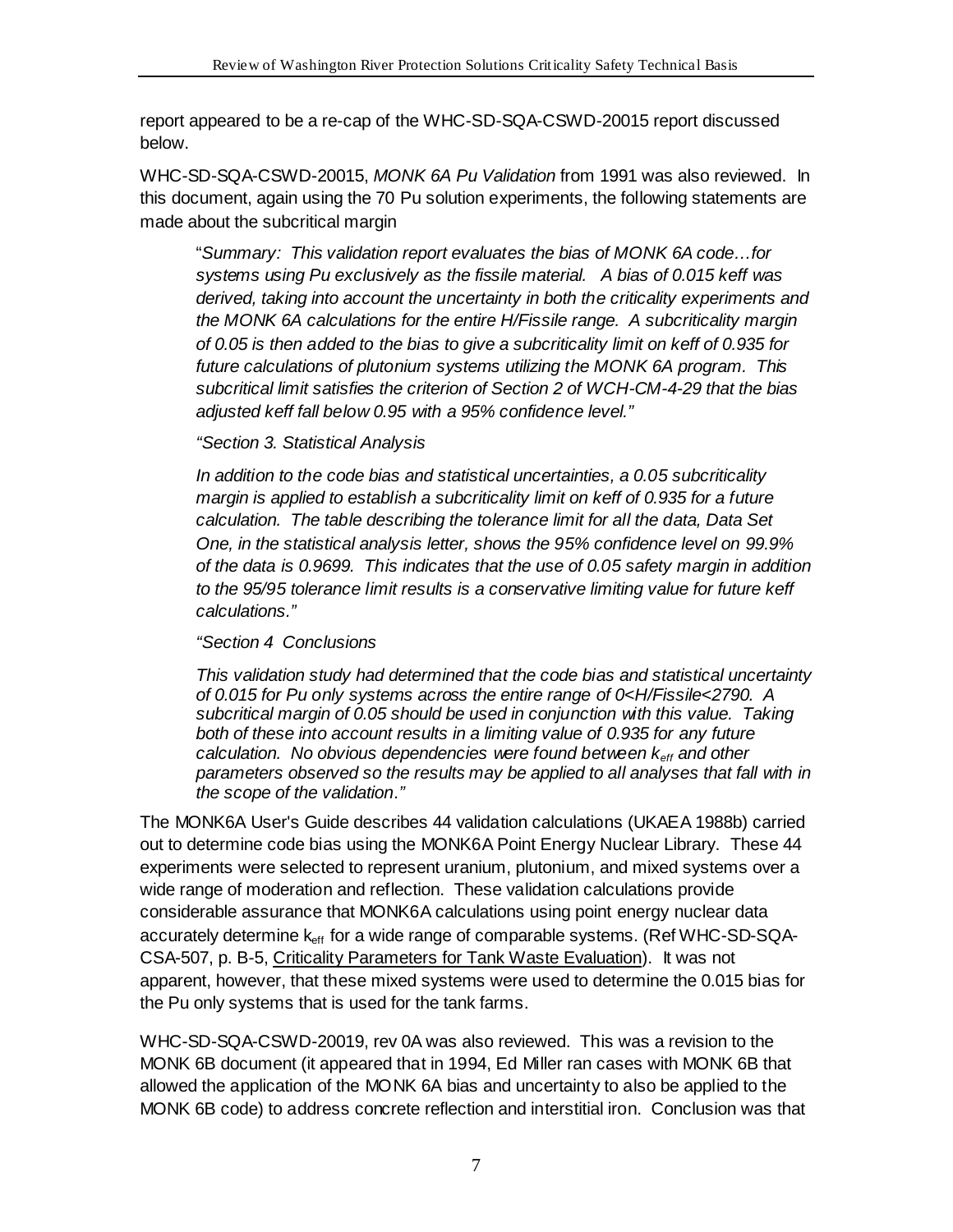the existing bias and uncertainty would be unaffected had either concrete reflection or interstitial iron been included in the MONK validation. One of the independent reviewer comments (Carter) stated however that: "However, the calculational results for the experiments that you used have shown that the iron effect was significant and, therefore, the iron effect has been included in your validation data set." This seems inconsistent with later MCNP validations (HNF-26564) where it appears that the concrete reflected cases from this study were included, but there was no evidence that the interstitial iron cases were included.

In 2002, a comparison was developed looking at the computed value of  $k<sub>inf</sub>$  for the subcritical absorber ratios (HNF-11467). For iron, one of the major absorber constituents, there appears to be an unexplained three percent difference between the calculated absorber ratio reactivity for MONK and that for KENO (see Appendix A, Table A12). Other similar differences were seen in this comparison. Issues with iron cross sections may not have been seen in the validation documents as they did not include interstitial iron, thus the intercode comparison may point to as much as 3% of that 5% margin eaten up by cross section uncertainties. It may be that further study would show that either the KENO cross section had an issue, or that there was something "unusual" in the iron results, but without some additional information, it seems that this item alone would account for much of the subcritical margin selected.

More contemporary validations such as HNF-26564, Rev 0 (not yet referenced in the WRPS TOC CSER), have some of these expectations addressed, however not all of them. It is not clear that an active evaluation has been performed to determine if these contemporary validations meet the area of applicability requirements of the WRPS TOC applications. While there were quite a few more cases considered in the validation (a total now of 143 cases), there was no additional justification associated with the 0.05 subcritical margin selected in this document as well. Reviews of the experiments included did show the concrete cases were now in the validation suite but that the interstitial iron (PST01310, PST01322, PUMF15) were not included.

ANSI/ANS-8.17 would expect that a determination of the experimental uncertainty be considered in determining the bias and uncertainty. Despite the statement in the summary section of 20015, it was not clear that any estimate or explicit value was considered in the statistical evaluation of bias and uncertainty.

Given the very low reactivities associated with the actual waste calculations, there does not appear to be any safety issue associated with the current subcritical margin being used.

# <span id="page-12-0"></span>**2.4 Use of Sampling Data**

RPP-SPEC-25386 Rev 0, *Criticality Data Quality Objectives for Tank Core Samples*, provides the process that ensures appropriate data is collected to support the criticality safety basis. This criticality Data Quality Objective (DQO) is invoked whenever a core sample is taken and the fissile content as well as the content of credited absorbers, uranium-238, chromium, iron, manganese and nickel are determined. As required by the procedure for Preparation of Tank Sampling and Analysis Plan, TFC-ENG-CHEM-D-23, the Criticality Safety Representative is notified if the fissile concentration in a waste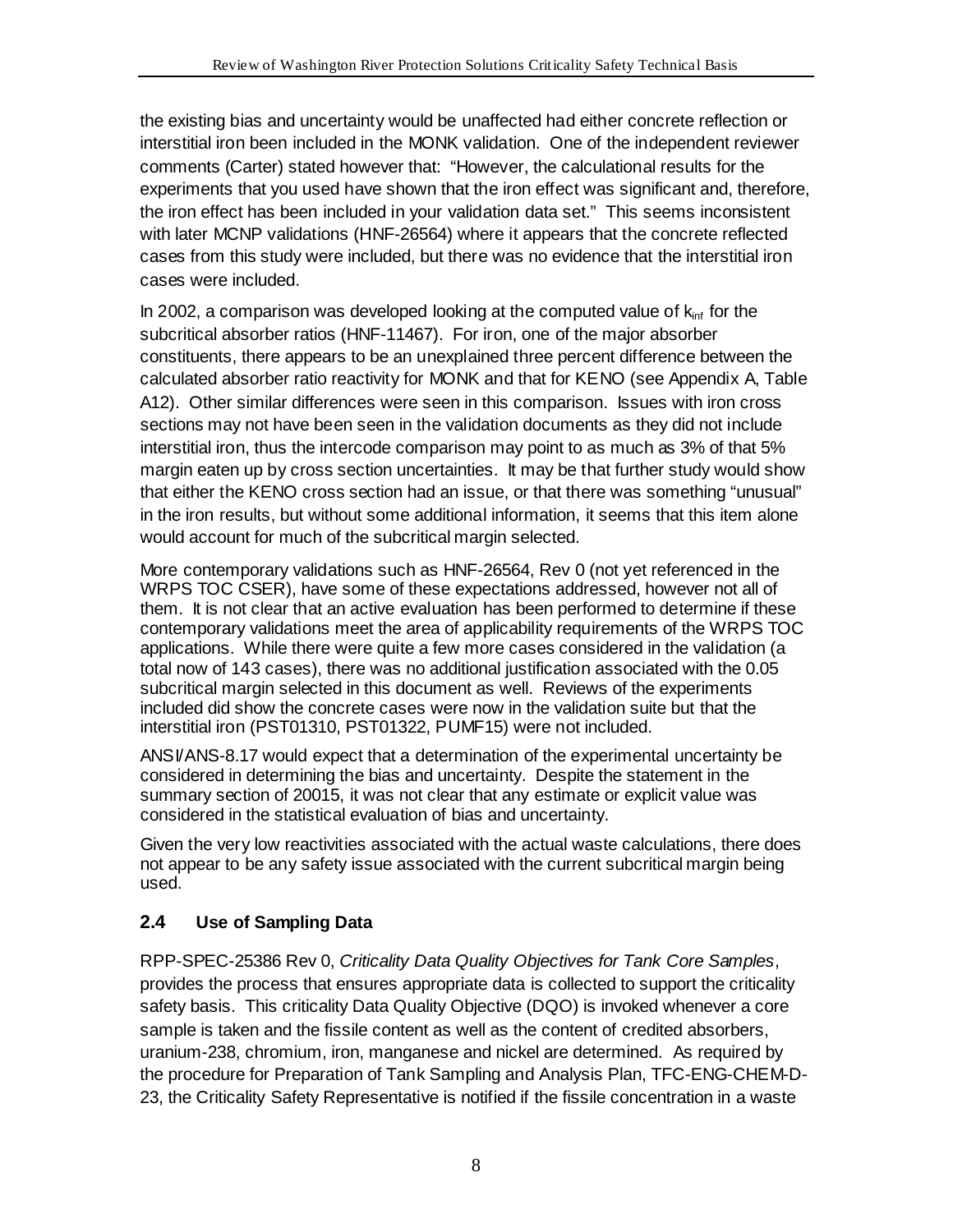sample exceed 1 g/L, which is well below the subcritical limit of 2.6 g/L but higher than the expected fissile concentration.

The composition of the CWM was derived in CSER 92-009 (WHC-SD-SQA-CSA-20356) based on core sample data. The goal of the CWM was to create a composition of materials present in the tanks that has a lower macroscopic neutron absorption crosssection than the actual tank waste. CSER 92-009 confirmed that this goal was met both in terms of relative absorption and  $k_{\text{inf}}$  compared to 26 waste samples.

The Best Basis Inventory (BBI) has been developed as part of the Tank Waste Information System (TWINS) to provide the best estimate of the waste composition in each tank. In 2002, BBI data from 15 tanks, including all with a Pu-equivalent inventory of 20 kg or greater, was reviewed to confirm that the waste had a higher macroscopic cross-section than the CWM. The characterization data confirmed the CWM for all tanks evaluated except Tanks TX-119 and AW-105. The solids in two waste layers of these tanks had enough neutron absorption only if the minimum water content was included.

The BBI is updated quarterly with any new available data. An algorithm to calculate the macroscopic neutron absorption cross-section of the waste has been programmed into TWINS. The calculation uses BBI data for each waste layer. A report is run quarterly and reviewed by the CSR. The latest report was provided to the review team. The cross-section is calculated with and without water. When water is included, all waste layers in all tanks that contain in excess of 200 Pu fissile gram equivalents (FGE) have a cross-section in excess of the lower limit of 0.011/cm. The team considers review of this data as a good practice but the practice needs to formalized and the review documented.

An issue was identified where data taken and evaluated outside of the BBI had criticality safety implications but was not adequately conveyed or reviewed by criticality safety personnel. Tank sample results from Tank SY-102 documented in CH2M-0400872 found PuO<sub>2</sub> that may not be bonded with neutron absorbers. This sample was taken 4 years ago but the CSR has only known about the result for a few months and the criticality safety analyst was not aware of it. Communication concerning new sample data could be improved.

## <span id="page-13-0"></span>**2.5 Adequacy of Controls**

The current CSER for tank farm operations, RPP-7475 Rev. 4, proposes criticality limits and controls for tank farm operations in Section 1.3.1. Section 7.1 of the CSER provides brief summaries of the technical bases and means of implementation for the proposed limits and controls.

Of the various criticality control limits proposed in RPP-7475 Rev. 4, *these limits apply specifically to new waste being added to the tank farm inventory from non-tank farm facilities* (excludes the 242-A evaporator, which may return concentrated supernatant):

• The alkalinity ( $pH$ ) shall be  $> 8.0$ .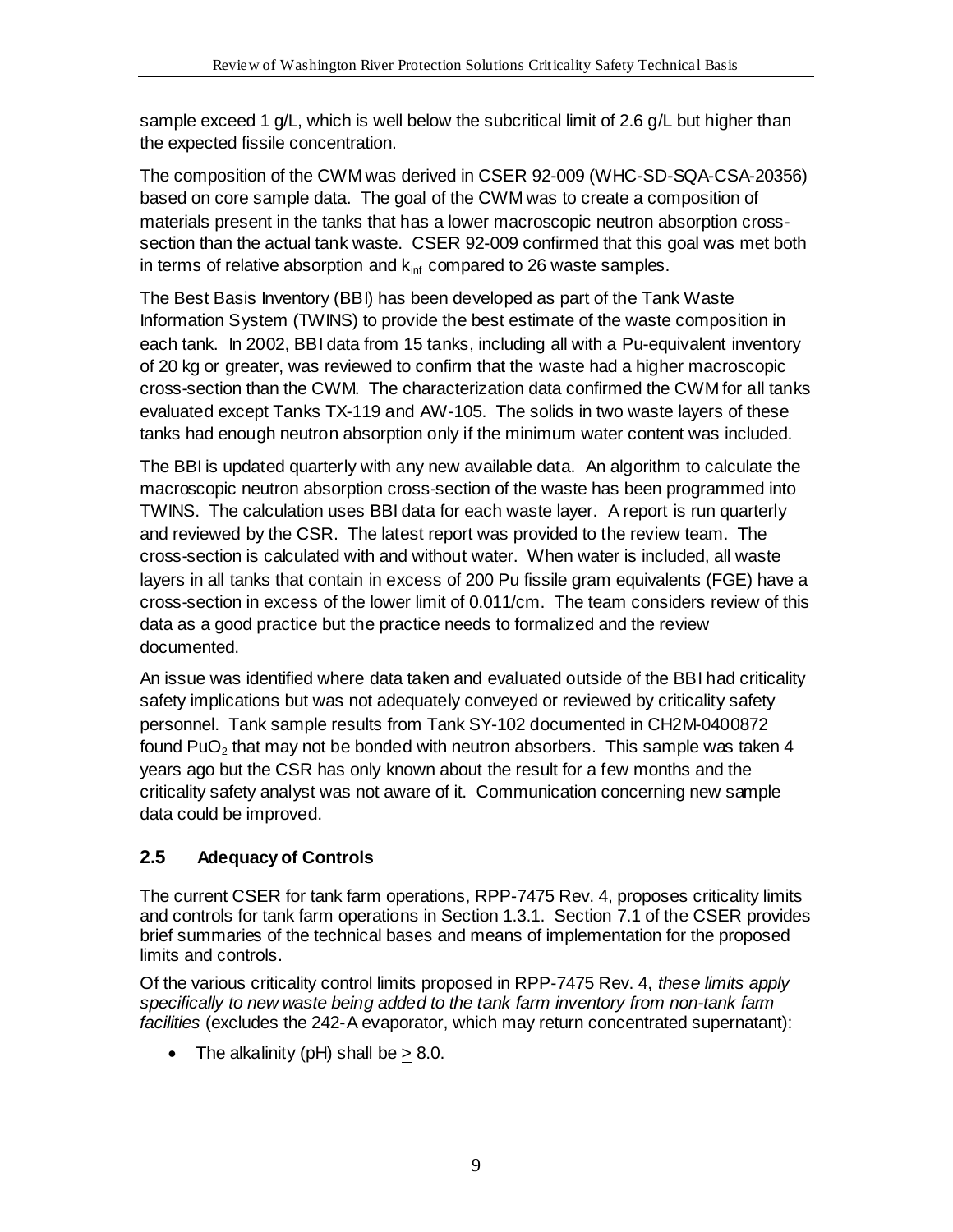- If the fissile material concentration of the new waste is greater than 0.001 g/L Puequivalent, the sum of the subcritical mass fractions for five tabulated insoluble absorbers shall be > 1.
- The fissile material concentration must be less than 0.04 g/L Pu-equivalent.

For new waste, the five absorbers that may be credited (for purpose of the new-waste absorber limit) and their mass ratios (elemental to Pu-equivalent mass ratios) are

| Chromium (Cr)                               | 135 |  |  |  |  |  |
|---------------------------------------------|-----|--|--|--|--|--|
| Iron $(Fe)$                                 | 160 |  |  |  |  |  |
| Manganese (Mn)                              | 32  |  |  |  |  |  |
| Nickel (Ni)                                 | 105 |  |  |  |  |  |
| Total Uranium (U)*                          | 770 |  |  |  |  |  |
| * To employ this absorber ratio, the U must |     |  |  |  |  |  |
| contain no more than 0.72 weight % U-235.   |     |  |  |  |  |  |

Of the various criticality controls proposed in RPP-7475 Rev. 4, *only the following limit is proposed for solids materials that are already in the tank farm system*:

• Solids (sludge and saltcake) in the DCRTs (double-contained receiver tanks), the DSTs (double-shell tanks) and the SSTs (single-shell tanks) shall have a fissile material concentration less than 2.6 g/L Pu-equivalent.

As noted in Section 2.1, RPP-7475 Rev. 4 relies heavily on reference to older nuclear criticality safety documents for computations, analysis, and various conclusions. Those older documents were examined to determine the underlying bases for the RPP-7475 limits for new waste additions and the limit for the existing solids (sludge and saltcake) inventory. The RPP-7475 limits were found to be derived in a 1993 document, WHC-SD-SQA-CSA-20356.

For the RPP-7475 limits for new waste additions, WHC-SD-SQA-CSA-20356 indicates that each of the five tabulated absorber ratios are adequate to ensure subcriticality for solids admitted to the waste system, *independent of the resulting Pu-equivalent concentration in settled solids*. That is, new waste admitted to the tanks should remain subcritical provided the RPP-7475 absorber ratio limit is met, even if solids accumulation (wet or dry) within the tanks at a concentration exceeding 2.6 g/L Pu-equivalent were to result.

For the (single) RPP-7475 limit applicable to the existing solids inventory, WHC-SD-SQA-CSA-20356 provides the basis for the 2.6 g/L Pu-equivalent subcritical limit. This limit is conditional:

*The 2.6 g/L Pu-equivalent limit is valid for application only if absorbers are mixed with the fissile material, such that the neutron absorption removal probability is greater than 0.01096 per centimeter.*

Thus, the proposed criticality control of RPP-7475 Rev. 4, applicable to the tank farms solids inventory, is incomplete. If a new sample of waste solids is obtained and verified to contain less than 2.6 g/L Pu-equivalent, that action alone does not verify the sample (or the associated tank solids inventory) is within the technical basis for subcriticality as derived by WHC-SD-SQA-CSA-20356.

Document CPS-T-149-00012 is the "Criticality Prevention Specification" (CPS) for tank farm operations. The limits and control statements of the CPS (for new waste additions and for existing solids waste) are consistent with those proposed by the CSER.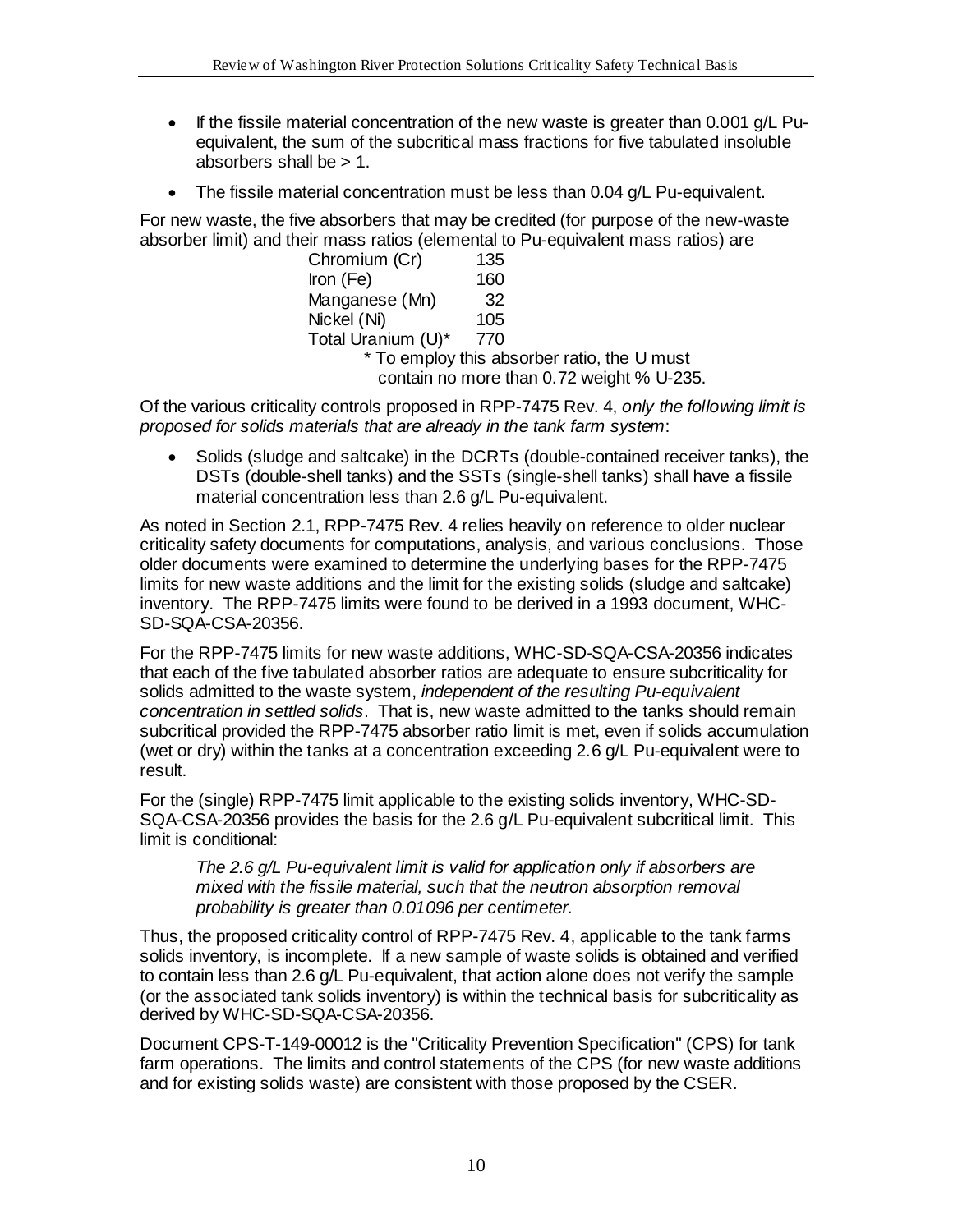The CPS also states the following under "Required Activities":

- *Should a potential nonconformance with this CPS be discovered, recovery actions shall be taken in accordance with procedure TF-AOP-016, Response to Criticality Prevention Specification Nonconformance.*
- *Tank Fissile material inventory data for DSTs, SSTs, and DCRTs must be available for the purpose of calculating tank waste fissile material concentrations before and after transfers*.
- *The data review process within the tank waste characterization program shall include a means of verifying that no CPS limits are exceeded for tank waste. The analytical data collected for core samples shall include data needed to verify that no CPS limits are exceeded for tank waste.*

The CPS does not state as a limit, control, or required action, that new samples of tank solids be analyzed for compliance to any specification other than the solids fissile concentration limit (2.6 g/L Pu-equivalent).

Therefore, neither CSER RPP-7475 Rev. 4 nor CPS-T-149-00012 require action to ensure that new samples of solids (or mixtures/accumulations of solids resulting from tank-to-tank sludge transfers) have the necessary levels of neutron absorption as required for valid application of the 2.6 g Pu/L solids concentration limit.

The review team did determine that as a matter of informal practice (not required by the CSER or the CPS), that tank farm staff performed checks for neutron absorber properties of tank solids samples. (See the discussion under Section 2.4, above.)

The CSER, the CPS, and any associated implementing procedures or plans should be updated to ensure that

- limits for tank solids,
- requirements for the tank sampling program, and,
- requirements for tank-to-tank sludge transfers and consolidations are technically complete and consistent with derivations of subcritical limits for sludge fissile concentration and absorber ratios.

Note: This section does not address the adequacy of the subcritical limits derived by WHC-SD-SQA-CSA-20356. See Sections 2.2 and 2.3 for discussions regarding limit computations and associated computational method validation.

#### <span id="page-15-0"></span>**2.6 Regulatory Issues**

RPP-39991, Rev 1, dated November 19, 2009, describes the Washington River Protection Solutions (WRPS) Criticality Safety Program Description Document. As required by DOE Order 420.1B, RPP-39991, Rev 0, was approved by DOE, with conditions, by letter dated November 2, 2009. RPP-39991, Rev 1, addresses the DOE comments. Section 1.4 of RPP-39991 states that the WRPS Criticality Safety Program is implemented via TFC-PLN-49. TFC-PLN-49, Rev C-2, dated July 16, 2009, has been developed to meet the requirements of 10 CFR 830.204(b)(6), "Documented Safety Analysis"; DOE O 420.1B, "Facility Safety," Attachment 2, Chapter III, "Nuclear Criticality Safety," RPP-13033, "Tank Farms Documented Safety Analysis;" and HNF-SD-WM-TSR-006, "Tank Farms Technical Safety Requirements," Administrative Control 5.7, "Safety Management Programs."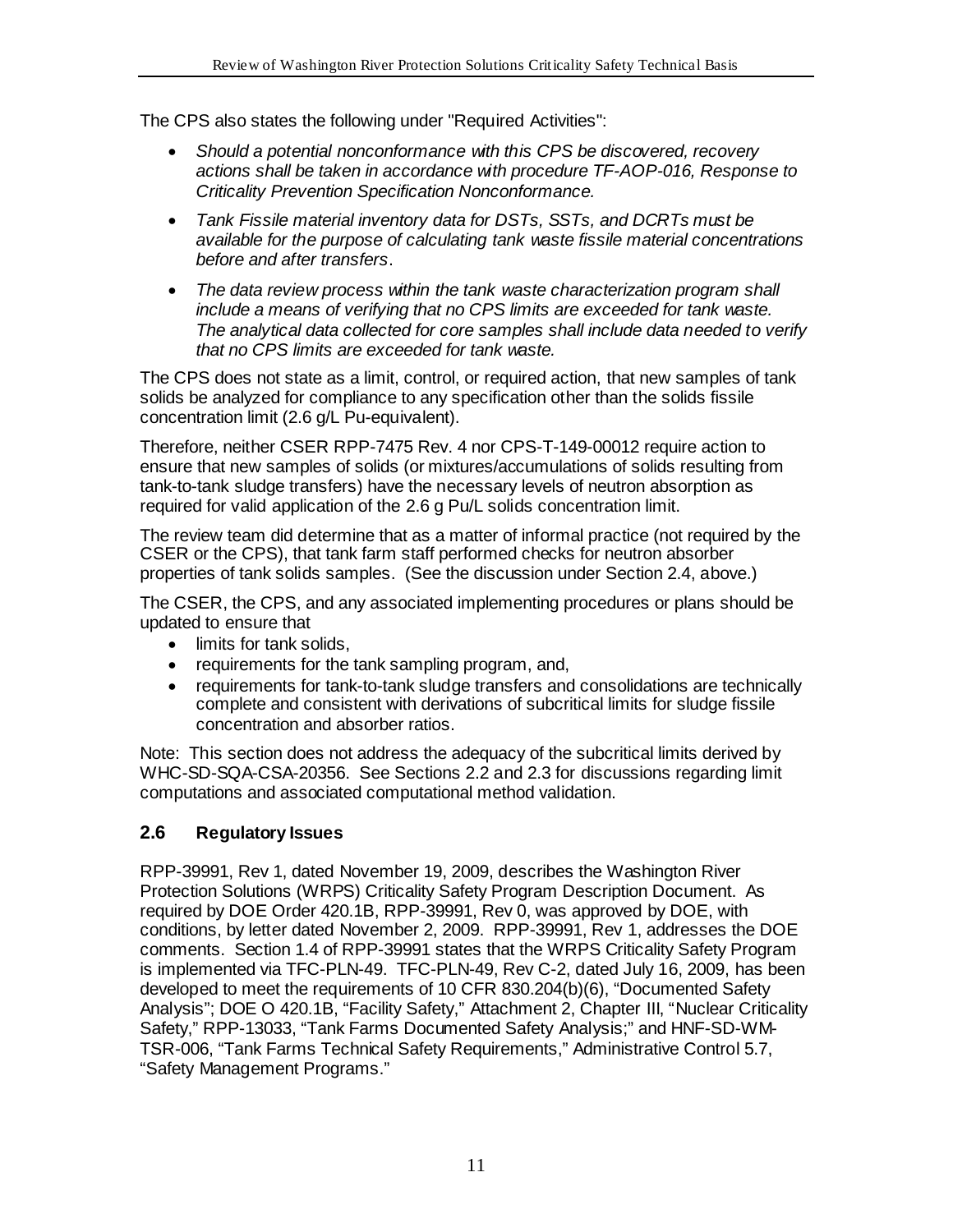Section 1.5 of RPP-39991 states that the WRPS Criticality Safety Program adheres to the requirements of the revisions of consensus nuclear criticality standards in effect as of December 22, 2005, and that the individual ANSI/ANS requirements are directly traceable through TFC-PLN-49. The team noted that the ANSI/ANS standards listed in Section 14.1 of TFC-PLN-49 were not current as of December 22, 2005, and several standards which were in effect have not been included. Missing standards include, but are not limited to, ANSI/ANS-8.14 and 8.23. According to DOE Order 420.1B, the CSP description document must describe how the contractor will implement the requirements in the CRD including the standards invoked by that Order. All recommendations in applicable ANSI/ANS standards must be considered and an explanation provided to DOE through the CSP description document whenever a recommendation is not implemented. Based on a review of RPP-39991, the team was not able to determine 1) that the list of standards in Section 14.1 was complete; 2) that listed standards were applicable; 3) that there were no exceptions to any of the SHALL statements included in the standards; and 4) that WRPS was not implementing recommendations.

The team noted that Section 2.1 of RPP-39991 includes a discussion of criticality safety control strategies, including dual parameter compliance with the double contingency principle; single parameter compliance (with DOE approval) for situations where criticality is credible; and single parameter compliance for situations where criticality is incredible. Section 5.1.3 of TFC-PLN-49, however, concerns only credible criticality situations; does not require DOE approval for single parameter control strategies; and does not address incredible scenarios.

The team also noted that Section 2.1 of RPP-39991 states that CSERs approved after the issuance of Revision 0 of RPP-39991 will be prepared in accordance with DOE-STD-3007-2007. Section 5.3 of TFC-PLN-49, however, states that DOE-STD-3007-1993 will be used.

TFC-PLN-49 defines the WPRS Criticality Safety Program, as required by 10 CFR 830.204(b)(6), "Documented Safety Analysis"; DOE O 420.1B, "Facility Safety," Attachment 2, Chapter III, "Nuclear Criticality Safety," RPP-13033, "Tank Farms Documented Safety Analysis;" and HNF-SD-WM-TSR-006, "Tank Farms Technical Safety Requirements," Administrative Control 5.7, "Safety Management Programs." Administrative Control 5.7, a generic TSR requiring the establishment of the safety management programs described in the DSA, does not contain specific Criticality Safety Program elements such as the development of criticality safety controls, performance of criticality safety inspections/audits, criticality infraction reporting and follow-up, and maintenance of criticality incredibility criteria, typically included in a programmatic Criticality Safety program TSR at other sites.

Section 1.0 of TFC-ENG-CHEM-P-02, Rev B-6 describes the purpose of the Criticality Safety Inspections and Assessments procedure as ensuring that the criticality safety program is maintained at an adequate level for the tank operations contractor facilities. A note at the bottom of Section 4.1 states that the internally imposed semi-annual frequency of inspections satisfies the requirement of ANSI/ANS-8.1 and 8.19 for operational reviews to be conducted at least annually. In addition, Section 4.2 states that facility "inspections are conducted to verify that facility configuration and activities comply with the tank operations contractor Nuclear Criticality Safety Program (TFC-PLN-49). As no physical controls are required to maintain criticality safety for the tank farms, facility inspections generally consist of observation of preparation for tasks and verification of field procedures and training." To carry out facility inspections,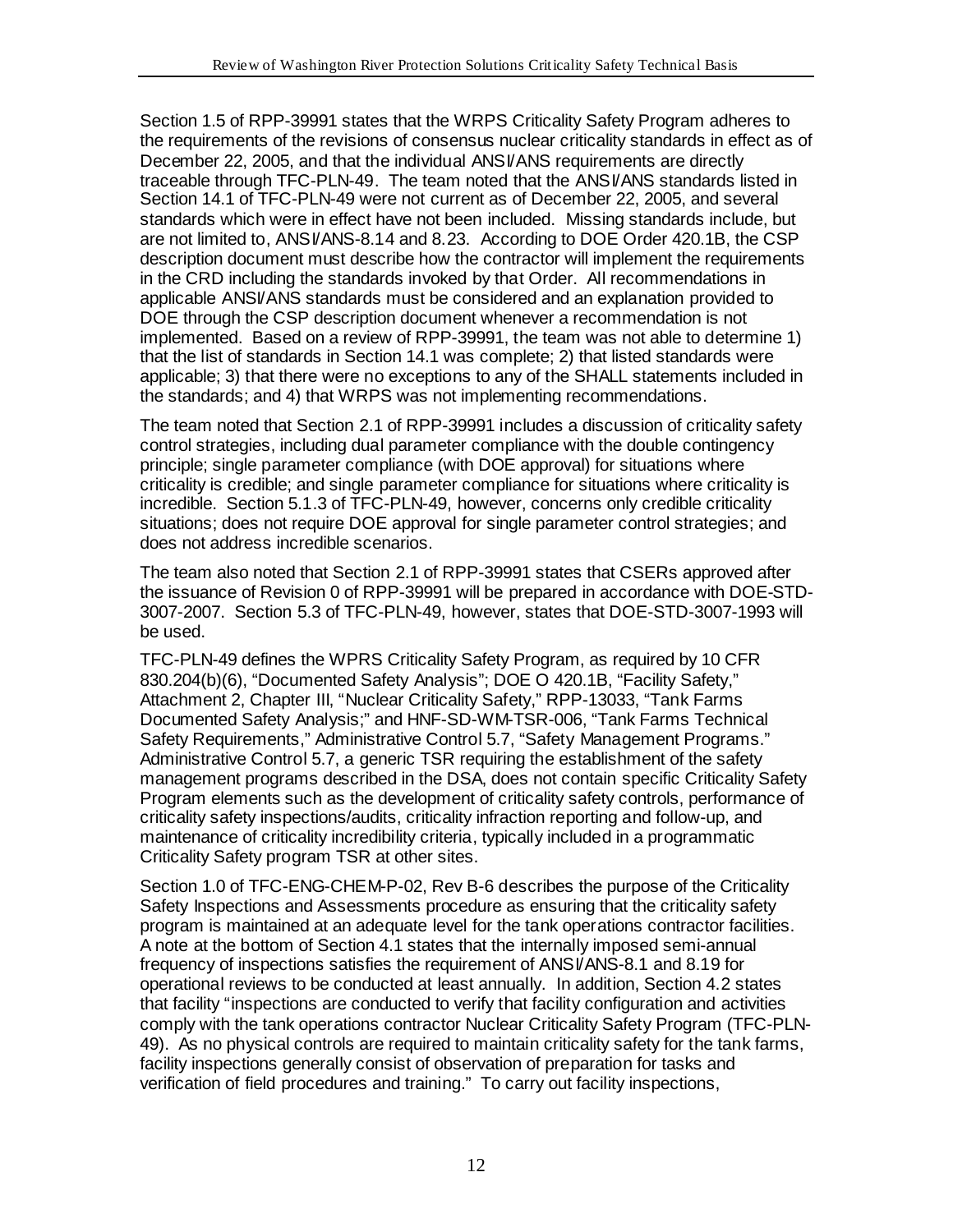operationally oriented lines of inquiry in the form of a checklist have been identified in HNF-3323, Rev 4.

Section 7.8 of ANSI/ANS-8.19 states, in part, that the operational reviews are to ensure that process conditions have not been altered to affect the nuclear criticality safety evaluation. Given the lack of lines of inquiry specifically tailored towards review of the associated criticality safety evaluation report, and the lack of a full-time criticality safety engineer who is knowledgeable in nuclear criticality safety, the team was not able to determine whether the criticality safety inspection program adequately meets ANSI/ANS-8.19 requirements.

Section 4.1 of TFC-ENG-CHEM-P-02 identifies a five-year frequency in which to address all inspection elements, with the exceptions of the 242-A Evaporator and the 222-S facility, which are procedurally required to be reviewed semiannually. Section 4.1 assigns the responsibility for maintaining HNF-3323, "Tank Farms Nuclear Criticality Safety Facility Inspection and Assessment Plan," to the nuclear safety manager for addressing the description of facility segments, activities, or program area being inspected or assessed, and suggested inspection and assessment review criteria (e.g., lines of inquiry). The team noted that HNF-3323 identifies the inspection segments at a very high level, without specification of actual facilities/equipment covered by that segment. The team reviewed documentation of completed inspections and could not verify compliance with the 5-year inspection frequency with all segments. For example, the documentation identified single shell tanks under Segment A. Inspections were completed for single shell tanks in 1999 and in 2006. Although waste tanks are also described in the documentation as being included in Segment A, the team noted no completed inspections. Written justification for not performing inspections as required by TFC-ENG-CHEM-P-02 was not provided for review.

## <span id="page-17-0"></span>**2.7 Waste Treatment Plant Mixing Issues**

A report from the previous Tank Farm contractor (CH2MHill) in May of 2004 confirmed the presence of Pu solids not associated with neutron poisons. This was potentially significant as the criticality safety basis for WTP operations was that the fissile material was tightly bound to the absorber material. If the amount of unbound Pu material was trivial, the concern could likely be readily dispositioned.

A likely more serious issue was discussed with the team by two technical experts (Don Alexander and Langdon Holton), who reported on the testing of scale models of the WTP Pulse Jet Mixers. They reported that these mixers would break up the simulated co-precipitated solids and the heavier solids would accumulate in mounds on the mixing vessel bottom without careful arrangement of the jet discharges. This anomalous behavior of the mixing system raises several problems for criticality safety control in the mixing tank operation

- The pulse jet operation breaks up the agglomerated solids, or solids with weak chemical bonds, and has the potential to separate the lighter material from the heavier particles. The piles of heavier particles observed in the testing could be a criticality risk if they are predominately plutonium.
- The WTP CSER assumes sampling of input batches would have an uncertainty of 5%. This would no longer be a safe assumption.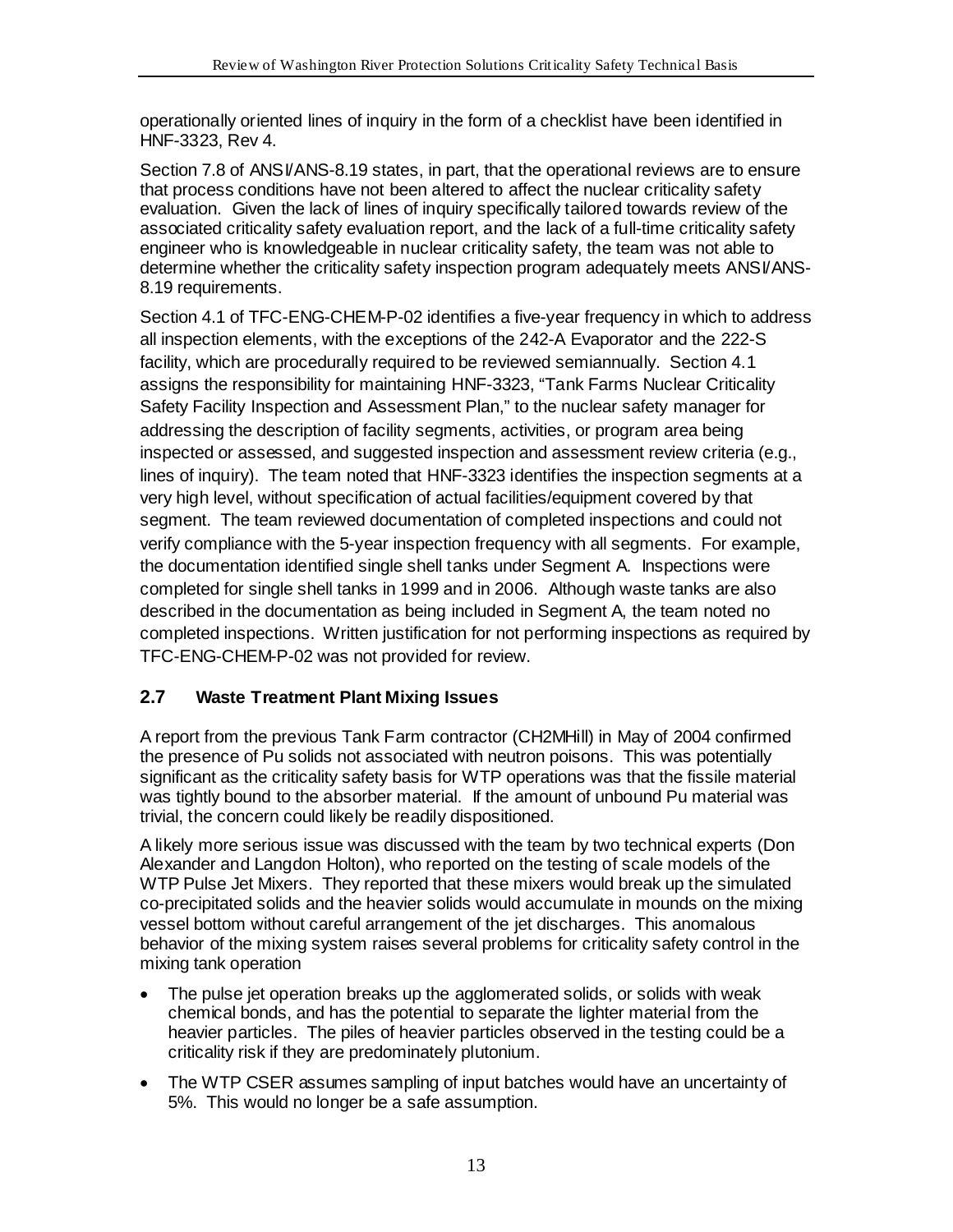• The current design does not assure heel removal of the mixing tank.

The team visited the M-3 testing facility and discussed future testing plans with the staff. Possible repositioning of the jet nozzles could solve the problem of heel removal and may reduce the problem of piles of heavy particles. These issues need to be pursued in revisions of the WTP Criticality Safety Evaluation Report. The fundamental issue of the possible separation of nuclear poisons from fissile material needs a resolution. The WTP criticality safety staff was not aware of the issues from the pulse jet mixer and had no prior opportunity to postulate solutions. However, the staff reported to the team a plan to address the issue of Pu particles currently in the tank farm by reviewing past tank samples for further evidence of fissile particles without poisons.

Possible ways of resolving the issue of the pulse jet mixing separating the particles were discussed with the WTP criticality safety staff:

- 1. Demonstrating that sufficient uranium would be associated with the plutonium particles to assure the required absorber ratio.
- 2. Mixer operation could be designed to assure the heavier particles would not separate into piles and the particles may well re-agglomerate with absorber particles in the mixing tank.

These and likely other approaches should be pursued and any applicable results incorporated into the WTP safety basis.

## <span id="page-18-0"></span>**3.0 RESULTS**

#### <span id="page-18-1"></span>**3.1 Recommendations for WRPS**

- The hazards analysis created by a multi-disciplinary, integrated team of experts in 1996 should be reviewed and/or updated to ensure that all current operations are addressed.
- CSER core assumption that Pu and absorbers could not separate and concentrate is challenged by current M-3 testing (fluidic transfers approved for tank farm) and SY-102 (2004) sample data. The effect of this data on the CSER needs to be addressed.
- The Tank Farm CSER needs to address natural phenomena hazards.
- Calculations performed with MONK, MCNP and KENO-V.a give significantly different results and those which are combined to provide the safety basis need to be reconciled.
- Computer code validation needs to be updated to 1) address the safety basis of the effect of neutron absorbers, 2) discuss the applicability of the validation to the tank farm application, 3) justify the subcritical margin selected, and 4) meet current regulatory expectations.
- The control strategy for the current sludge inventory needs to be clarified in the CSER. The text states that absorber ratio is most important whereas the CPS only gives a Pu concentration limit.
- Outdated ANSI/ANS standards listed in TFC-PLN-49 should be updated to reflect current versions of the ANSI/ANS standards which are applicable to tank farm operations; exceptions to the SHALL requirements from applicable ANSI/ANS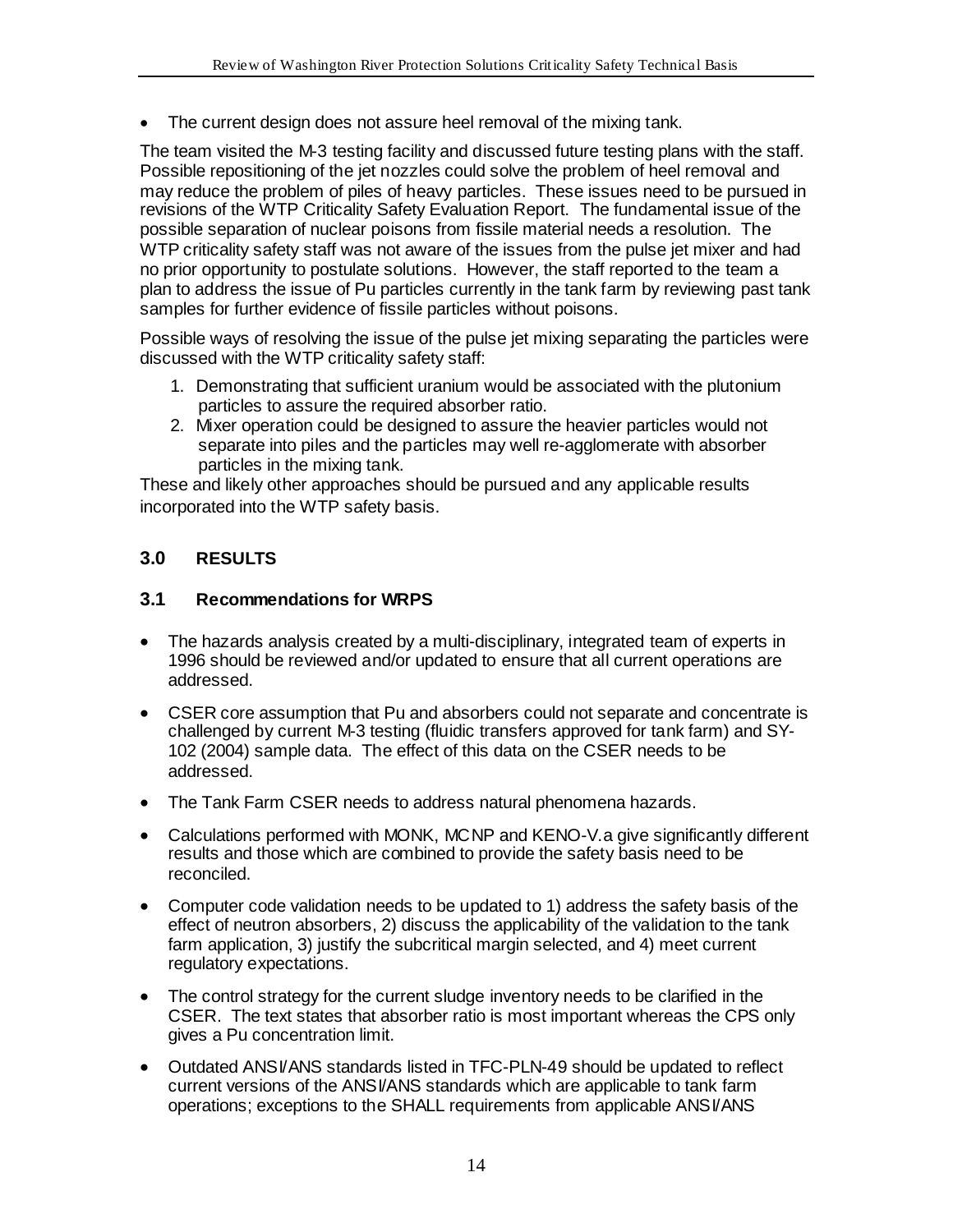standards should be documented; and any exceptions to recommendations from applicable ANSI/ANS standards should be described in the DOE approved Criticality Safety Program Description document.

- RPP-39991 and TFC-PLN-49 should be aligned to reflect current DOE expectations
- Facility criticality safety inspections should determine whether changes in process conditions could affect the nuclear criticality safety evaluation.
- Tank farms have been in static storage mode. Activity will increase for tank-to-tank sludge transfers/reconfiguration of kg-quantities of Pu in the near-future. A CSER and supporting calculations and validation that meet current regulatory expectations would look quite different than the current documentation, in part because WRPS has committed to meet DOE-STD-3007-2007 with the next CSER revision. Team suggests that contractor not wait until a CSER change is needed to start working on the next revision.

#### <span id="page-19-0"></span>**3.2 Opportunities for Improvement for WRPS**

- The CPS should specify that new sludge samples be analyzed for agreement with absorber properties of the CWM or that action be taken if the CWM is not met. (Note that this is being done quarterly but is not required by the CPS. See Section 3.3.)
- The facility criticality safety inspection program should be robustly defined such that applicable facilities/equipment are identified with a frequency commensurate with criticality risk.
- Communication concerning new sample data could be improved as tank farm contractor developed data on anomalous  $PuO<sub>2</sub>$  samples 4 years ago but NCS staff was not informed until this year.
- Periodic communication between TOC and WTP personnel would help share information and assist in consistency of approach.
- It is appropriate to have a programmatic Criticality Safety program Administrative Control TSR with high level attributes of the program listed.

#### <span id="page-19-1"></span>**3.3 Positive Practices for WRPS**

- Sampling data is well managed in TWINS/BBI database.
- Although not required by the CPS, TWINS has been programmed to calculate the absorber properties to determine if the assumption of the CWM is met.

#### <span id="page-19-2"></span>**3.4 Recommendations for WTP**

- The fundamental issue of the possible separation of nuclear poisons from fissile material, raised by results of testing scale models of the WTP Pulse Jet Mixer, needs a resolution. The issue of heel removal from the mixing tank also needs resolution.
- The Pulse Jet Mixer testing also raises issues on the mixing tank sampling uncertainty assumptions in the WTP preliminary CSER. Further data is needed to determine a reasonable sampling uncertainty.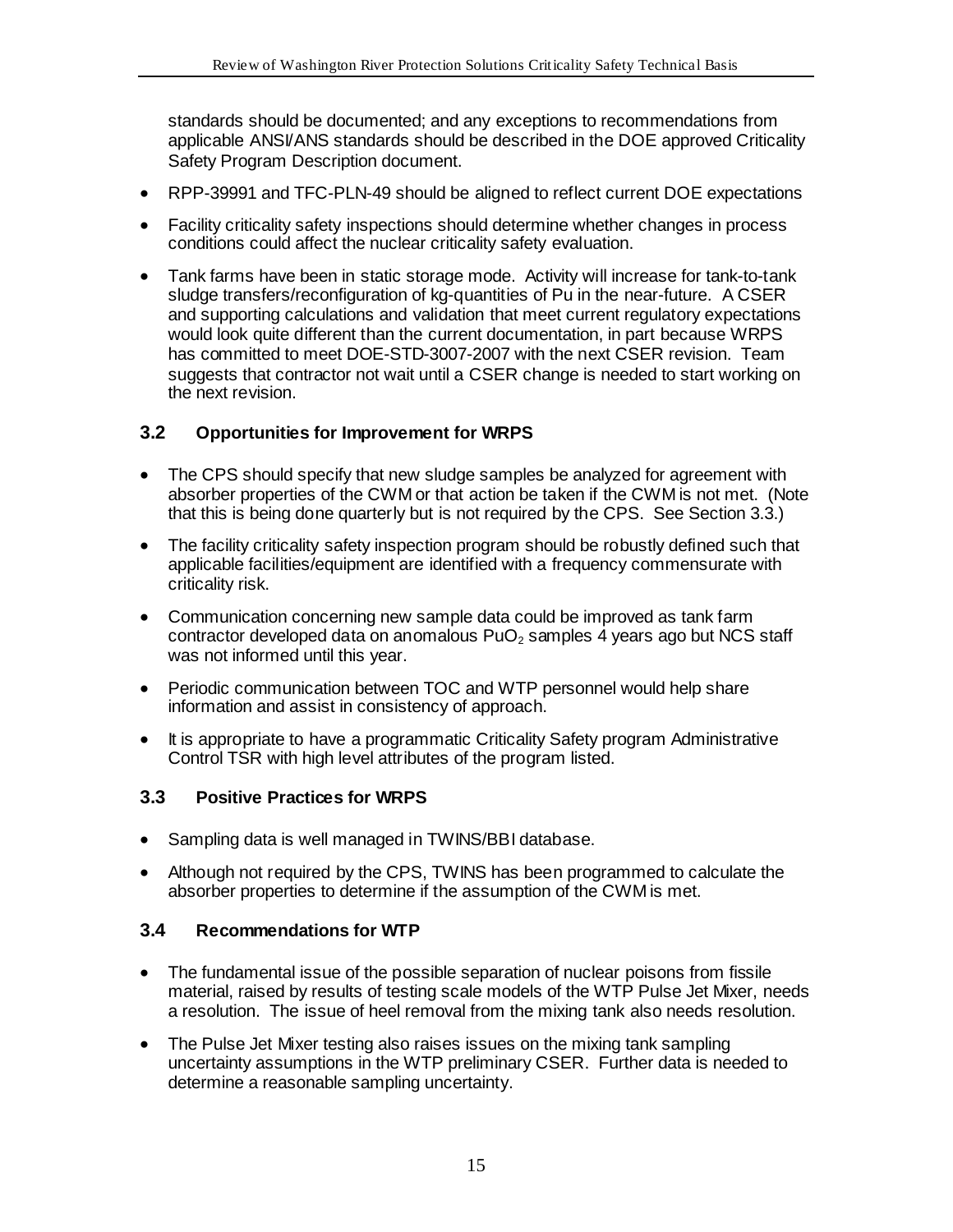## <span id="page-20-0"></span>**3.5 Team Outbrief**

An out brief, with presentation slides, was conducted on December 11, 2009, for DOE and contractor staff to discuss the results by the CSSG review team. The out brief participants accepted the review results as appropriate with minor editorial suggestions on the slides.

Attendance at the out brief included:

#### Contractors :

- Herb Berman, Chief Engineer, WRPS
- Larry Eppler, WRPS Nuclear Safety and Licensing Manager
- Marshall Perks, BNI Radiological and Fire Safety Manager, Environmental &Nuclear Safety

## Office of River Protection ( ORP)

- Shirley Olinger , Manager
- Guy Girard, Acting Assistant Manager, WTP
- Stacy Charboneau, Assistant Manager, Tank Farms Project
- Jon Dowell, Assistant Manager, Engineering & Nuclear Safety
- Jim Wicks, Chief Engineer, Engineering & Nuclear Safety
- Vic Callahan, Acting Nuclear Safety Division Director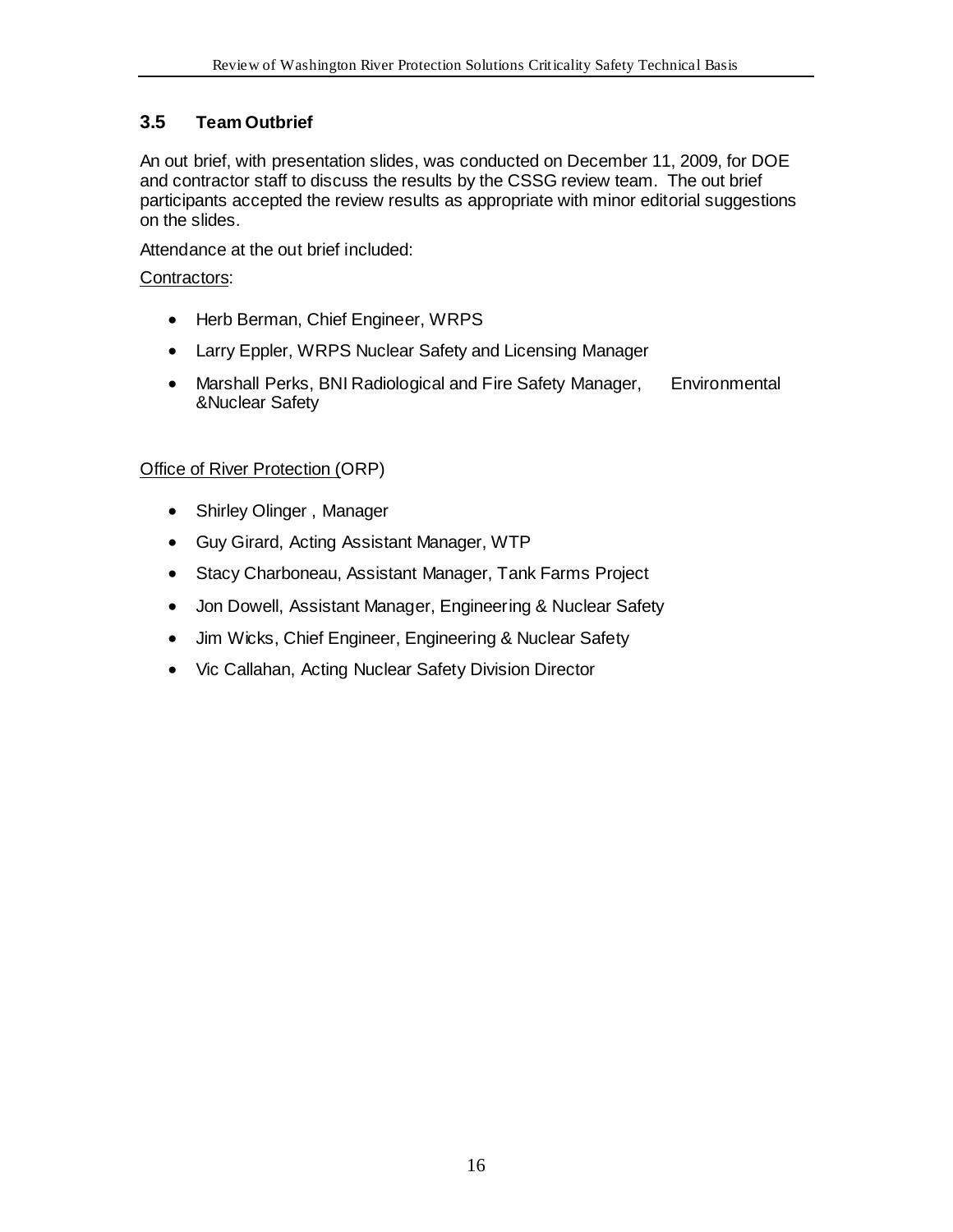# **Appendix A. CSSG Tasking 2009-06**

Date Issued: November 6, 2009

#### <span id="page-21-0"></span>**Task Title:**

CSSG Review of the Technical Criticality Safety Basis for the Hanford Tank Farm

#### **Task Statement:**

At the request of the Office of River Protection Chief Engineer, James Wicks, the CSSG will perform a review of the technical criticality safety basis supporting construction of the Hanford Tank Farm. The criticality safety basis document is entitled; "Criticality Safety Evaluation for Hanford Tank Farms Facility," RPP-7475, Rev. 4, 2008.

- The CSSG Chair, in coordination with the ORP will identify a team of at least three members from the CSSG to perform the review under the direction and with the assistance and coordination of Dr. Robert Wilson.
- Documentation for the review is to be provided by the Office of River Protection.
- The structure, history, and content of the documents will be discussed with safety and project staff of the Tank Farm during a visit to the site of the proposed facility at the Hanford Site in Richland, Washington.
- The team will review the criticality documentation, and discuss the safety basis and analysis approach including the following:
	- Criticality Limit Derivation
	- Criticality Control Strategies
	- Identification of Credible Abnormal Operating Conditions

#### **Period of Performance:**

The on-site review will take place doing the first quarter of FY10.

#### **Resources:**

Funding for the contractor CSSG members will be provided by the ORP. DOE members of the team will be funded from their home organization.

#### **Task Deliverables:**

The team will forward a report on their conclusions and recommendations, if any, to the CSSG for concurrence. The CSSG chair will send the report to NCSP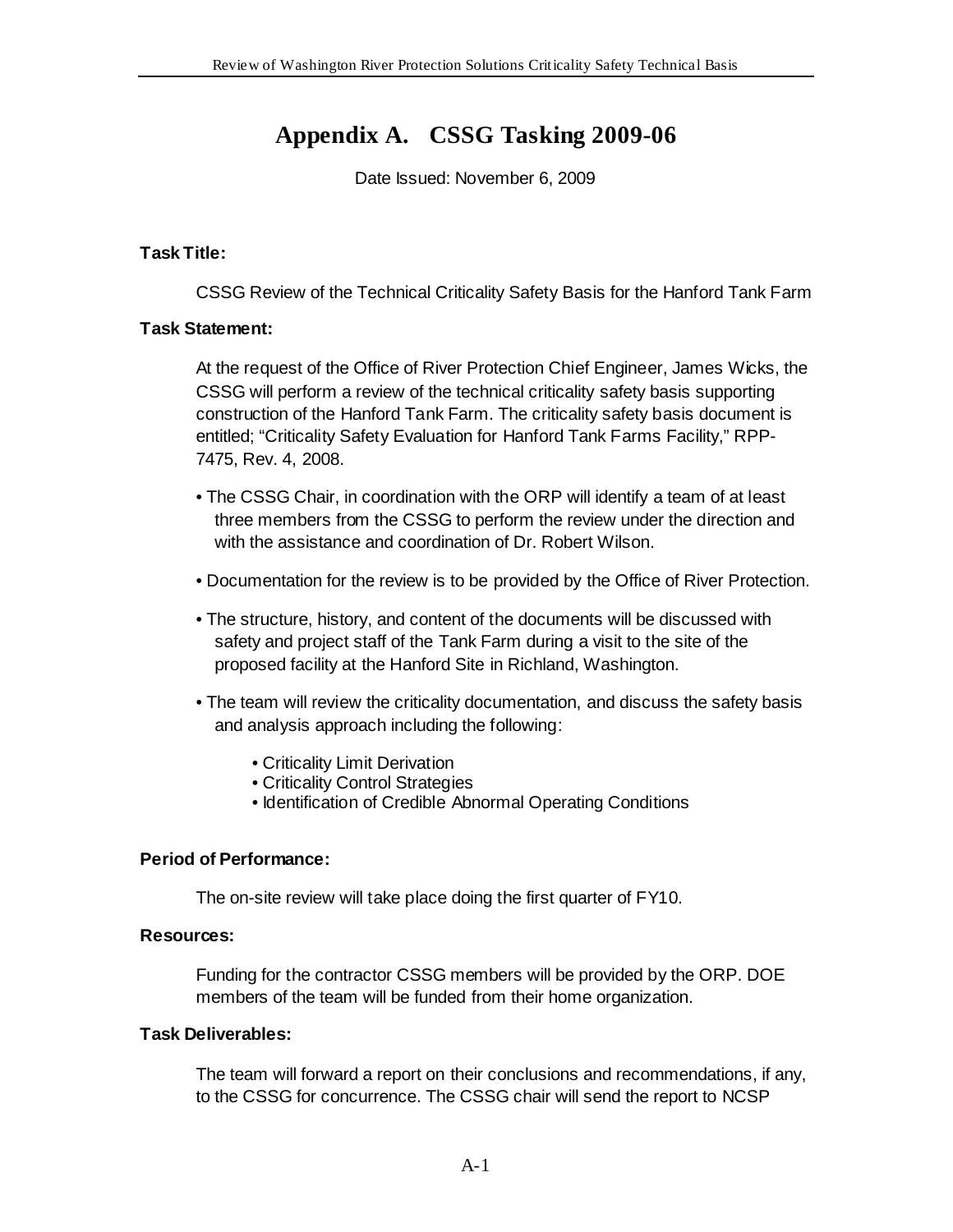Manager who will review the report and forward it on to the Office of Environmental Management and the Office of River Protection. Email transmittal of the report to the NCSP Manager is preferred.

#### **Task Due:**

The report of the review is due no later than February 1, 2010.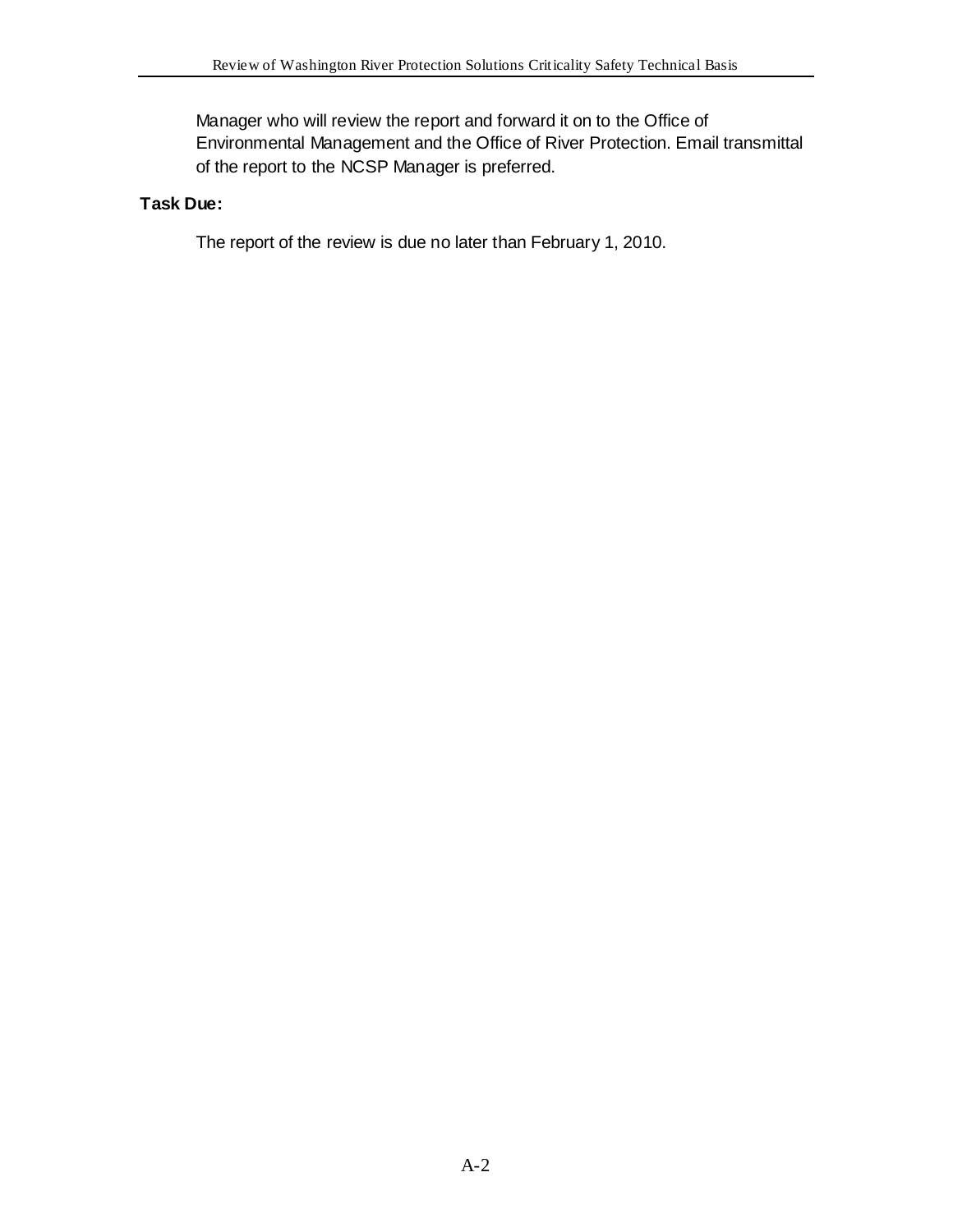# **Appendix B. Documents Reviewed**

<span id="page-23-0"></span>CPS-T-149-00012 Rev B-10, *Criticality Prevention Specification Tank Farm Facility*, June 2009.

HNF-3323 Rev 4, *Tank Farms Nuclear Criticality Safety Facility Inspection and Assessment Plan,* March 31, 2008.

HNF-11467, *A Review of the Analytical Model for Evaluating Criticality Safety in Tank Waste*, Rogers, C. A. and C. S. Eberle, September 2002.

HNF-26564 Rev 0, *Computer Code Validation Report for MCNP 4C and Plutonium Systems*, D.G. Erickson, December, 2002.

RPP-1303, Rev 4, *TOC DSA*, Chapter 2.0 Facility Description.

RPP-ASMT-41717 Rev 0, *July 2009 Inspection Record for 222-S Laboratory Nuclear Criticality Safety*, July 2009.

RPP-ASMT-43373 Rev 0, *Tank Farms NCS Inspection Record: October 2009*, October 2009.

RPP-SPEC-25386 Rev 0, *Criticality Data Quality Objectives for Tank Core Samples*, April 2005.

RPP-7475 Rev. 4, *Criticality Safety Evaluation for Hanford Tank Farms Facility*, September 2008.

RPP-19809 Rev 0, *CSER 04-001: 244-CR Vault Stabilization Process*, March 2004.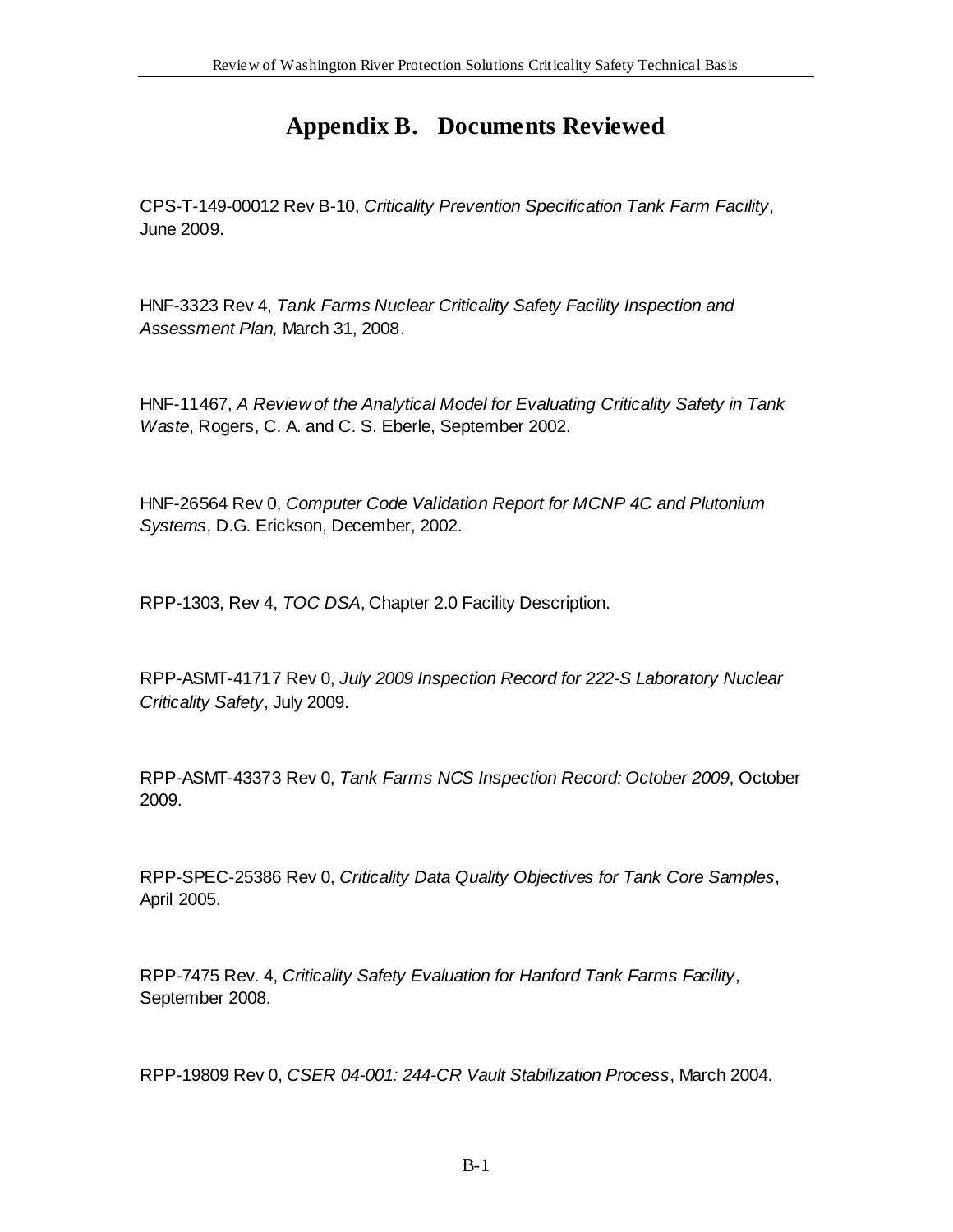RPP-39991 Rev 1, *Washington River Protection Solutions (WRPS) Criticality Safety Program Description*, November 19, 2009

RPP-41227 Rev 0, *Review of Criticality Safety for 241-C-104 Retrieval*, May 2009.

TFC-ENG-CHEM-D-23 Rev C-6, *Preparation of Tank Sampling and Analysis Plan*, September 21, 2009

TFC-ENG-CHEM-P-02, Rev B-6, *Criticality Safety Inspections and Assessments*, June 11, 2009.

TFC-PLN-49, Rev C-2, *Tank Operations Contractor Nuclear Criticality Safety Program*, July 16, 2009.

WHC-SD-SQA-CSA-507, *Criticality Parameters for Tank Waste Evaluation*, Rogers, C. A., K. N. Schwinkendorf, and H. Harris, 1996.

WHC-SD-SQA-CSA-20356, *CSER 92-009: An Analytical Model for Evaluating Subcritical Limits for Waste in Hanford Site Storage Tanks*, Rogers, C. A., October 1993.

WHC-SD-SQA-CSWD-20015 Rev 0*, MONK6A Pu Validation*, Miller, 1991.

WHC-SD-SQA-CSWD-20019 Rev 0, *MONK6B Pu Validation,* Miller, 1994, and Rev 0A, *MONK6B Comment Resolution*, Erickson, 1998.

WHC-SD-WM-TI-725, *Tank Farm Nuclear Criticality Review*, Bratzel, D. R., W. W. Schulz, R. Vornehm, and A. E. Waltar, 1996.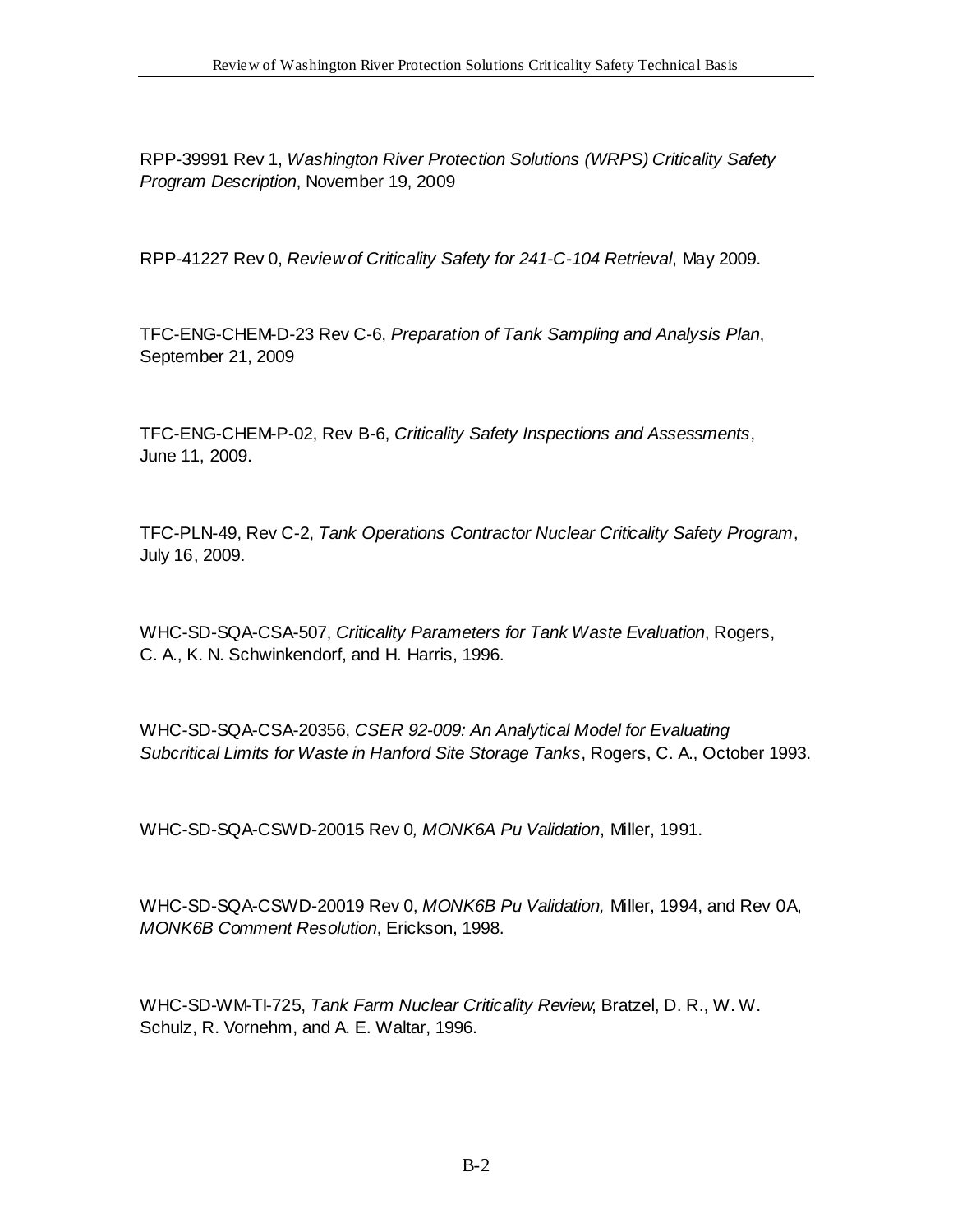# **Appendix C. CSSG Review Team Biographies**

<span id="page-25-0"></span>**Robert Wilson** is the Criticality Safety Program Manager for the DOE Office of Environment Management. He obtained a Bachelor and Masters of Science degree in Engineering Physics from the University of California at Los Angeles and a PhD in Nuclear Engineering from the University of Washington.

He completed a dissertation in Critical Mass Physics at the Plutonium Critical Mass Laboratory in Richland, Washington and post doctoral work in safety analysis for the FFTF Reactor. Following academia he assumed responsibility for managing the Criticality Safety Program at the Idaho Chemical Processing Plant (ICPP). While at the ICPP he managed the safety response to a criticality accident in 1978 and managed the rebuilding of the criticality safety program. Following ICPP, he worked as the senior criticality safety specialist for the U.S. Nuclear Regulatory Commission. In 1995, he assumed responsibility for the criticality safety program at the Rocky Flats Environmental Technology Site and instituted the program manual, the Criticality Safety Officer Program and safety analysis methods.

Dr. Wilson is a Fellow of the American Nuclear Society. He has served as a member of the Argonne National Laboratory Nuclear Facility Safety Committee, the DOE Nuclear Criticality Technology and Safety Panel (1989 - 1993), and the DOE Criticality Safety Support Group (1997 - present). He has been the General Chairman and Program Chairman for ANS topical meetings in criticality safety. He has twice served as chair of the ANS Nuclear Criticality Safety Division. He is currently chair of the Colorado Section of the ANS. He has served as an Affiliate Professor of Nuclear Engineering for the University of Idaho and has lectured at 18 sessions of the University of New Mexico Short Course on Nuclear Criticality Safety.

Dr Wilson is a member of several ANSI writing groups for criticality safety related standards and is a member of N-16, the Nuclear Criticality Safety Consensus Committee for the American National Standards Institute.

**Fitz Trumble** provides programmatic direction, resource allocation, customer interface and regulatory interaction activities for criticality safety, radiological engineering, accident analysis, risk technology, fire protection, emergency management/preparedness and safety documentation. Mr. Trumble has over twenty years experience in the performance and management of applied analysis in the fields of criticality safety, reactor physics, and health physics in both the commercial and Department of Energy (DOE) sectors. He is active in the leadership of the criticality safety community serving on ANSI Std writing groups, the Nuclear Criticality Safety Division and the DOE Criticality Safety Support Group.

Mr. Trumble has managed or led successful teams in a variety of technical areas. He served as the Manager for SRS Criticality Safety Policy and Programs. He is currently a member of the International Criticality Safety Benchmark Evaluation Project (ICSBEP), an OECD-NEA sponsored activity. While Mr. Trumble was the technical lead for Criticality Validation; his team developed and implemented a set of state-of-the-art criticality code validation procedures covering area of applicability, development of benchmark descriptions, statistical treatment of code bias and uncertainty, and selection of subcritical margin. These methods were subsequently adopted by the Nuclear Regulatory Committee and published as a NUREG. Mr.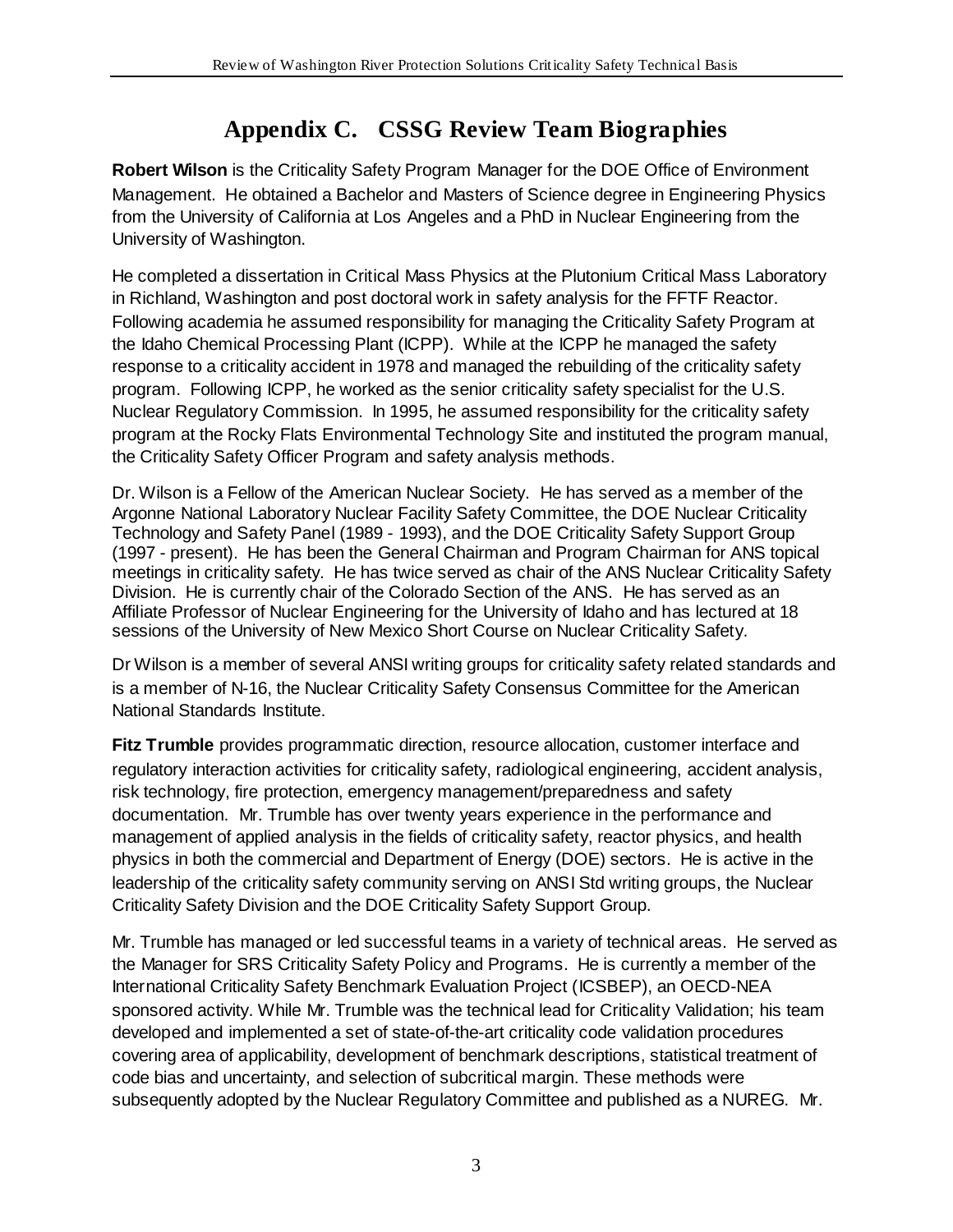Trumble led a team providing operating criticality support (criticality control limits, double contingency analyses and operating procedures) for the enriched uranium separations and plutonium recovery processes as well as providing criticality safety support to the SRS tank farms and DOE dry fuel storage activities. He has served on both internal and external Criticality Review Committees for production sites as well as in laboratory environments. He is proficient in the use of the criticality safety/shielding codes MCNP and SCALE, as well as reactor physics neutronic codes. Mr. Trumble is knowledgeable on the application of 10 CFR 830, DOE Order 420.1 and the ANSI/ANS 8 series of standards.

Mr. Trumble has a BS in Nuclear Science and Engineering from Virginia Tech and a Masters in Nuclear Engineering from NC State.

**Davis Reed** is a member of the ANSI/ANS-8 Subcommittee 8 for NCS Standards, a member of the DOE Criticality Safety Support Group (CSSG), a staff member of the ORNL Radiation Transport and Criticality Group, and an instructor in nuclear criticality safety for continuingeducation and graduate-level University of Tennessee courses since 1995. Former assignments/positions include chair of the ANSI/ANS-8.3 Work Group for criticality accident alarms (1987-2008), a member of the Y-12 Plant Criticality Safety staff (1981-1995), a member of the ORNL Nuclear Criticality Safety staff (1995-1999), the ORNL NCS Program Lead (supervisor for ORNL NCS staff, 1999-2008), and a member of the Bechtel-Jacobs Nuclear Criticality Safety Committee (2001-2006). In addition to multiple NCS program reviews and formal investigations of off-normal events for the Y-12 plant and Bechtel-Jacobs EM projects, Reed has participated in DOE CSSG reviews of the Los Alamos National Laboratory NCS program, the NCS design basis for the Hanford Bulk Vitrification Project, and the Y-12 technical bases for criticality accident source terms, criticality accident alarm system configuration, and criticality accident response planning. Reed has experience in performing critical and subcritical measurements.

Reed has operational experience supporting low- and high-enrichment uranium operations, U-233 operations, Pu operations, transplutonium element processing, reactor operations support (fuel handling and storage) and on-site/off-site fissile material transport. Reed has a B.S. degree in nuclear engineering from Mississippi State University (1979) and has performed graduate studies in nuclear engineering at the University of Tennessee (early 1980s). Reed was also the first intern to participate in the DOE's former Office of Nuclear Safety, NCS intern program (1984-1985). The intern program involved a three-month assignment at ORNL to assist in testing of the initial version of the SCALE/KENO array-of-arrays capability and a threemonth assignment at LANL TA-18 to support experimental measurements

**Dr. Hans Toffer**, Fellow of the American Nuclear Society is an emeritus member of the Department of Energy Criticality Safety Support Group (CSSG). He recently retired from Fluor Federal Services after 44 years in the nuclear field. His main areas of expertise are in nuclear criticality safety and reactor physics. He served as an individual contributor and as a manager of reactor physics, applied physics and criticality safety for 34 years. Currently, he remains active as a consultant in nuclear criticality safety, nuclear standards development, and organizing technical society meetings. Recently, he has participated in assessments and special document reviews for Y-12 Oak Ridge, Lawrence Livermore National Laboratory (LLNL),